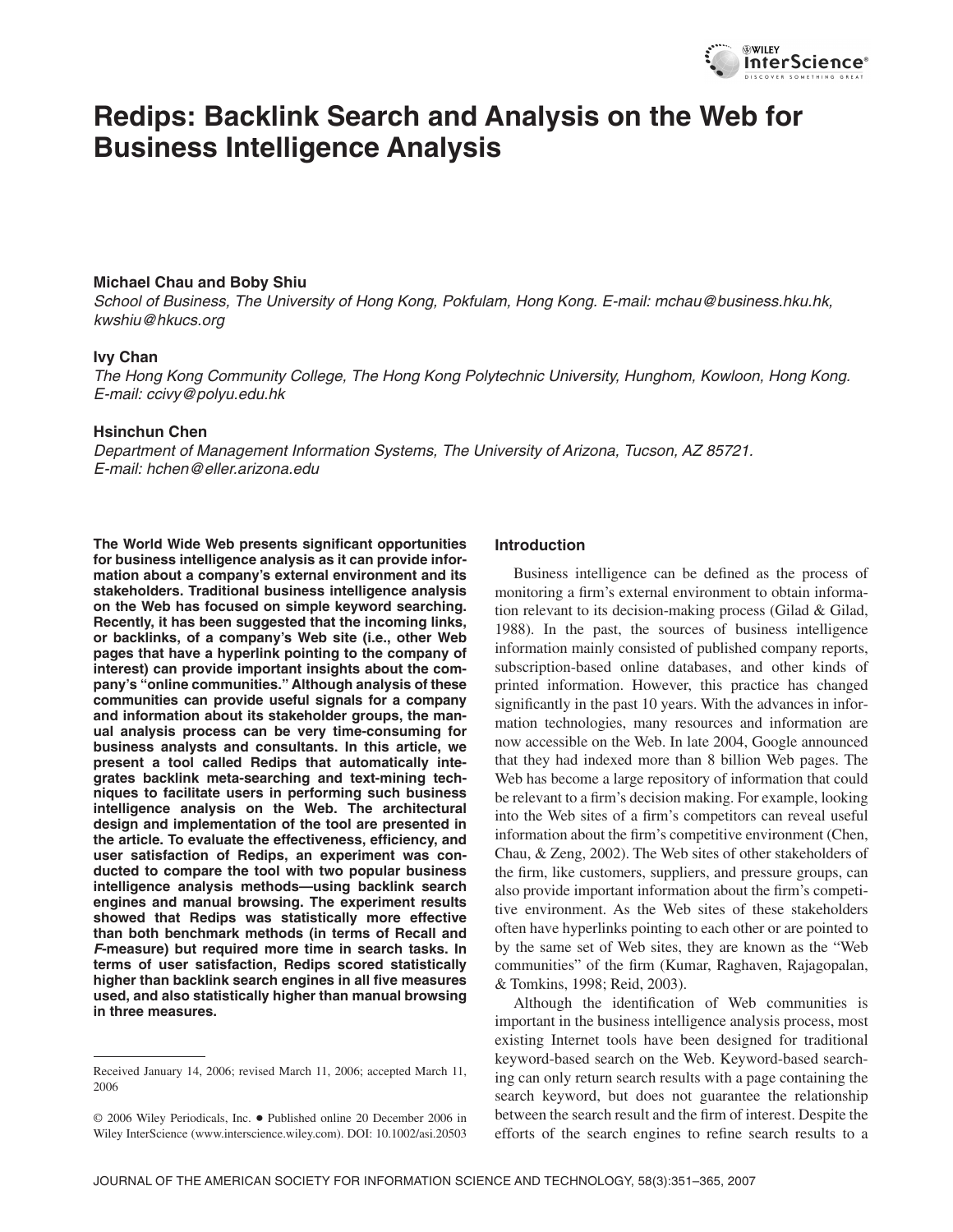higher quality, many of the Web pages are still irrelevant or outdated, and analysts have to filter out the unwanted Web pages manually. In addition, content analysis tools are often not available in these search engines. Analysts often have to spend a long time to browse the content of each Web page manually, acquire the overall concept of the set of search results, and summarize the information. This can be a very time-consuming and mentally exhausting process. A tool that automatically identifies and analyzes the Web communities of a firm is therefore highly desired.

In this article, we try to address the existing problems using our "Redips" architecture. *Redips* is the reverse spelling of the word *Spider*. The rationale behind the name is that Redips does not search using breadth-first search or keyword-based search like traditional Web spiders (Chen et al., 2002). Instead, Redips searches the Web *backwards* when a user inputs the URL (uniform resource locator) of a firm into Redips, the tool will search the Web backwards by searching Web pages that have links pointing to the given URL. The search results will represent the firm's Web communities. The backlink search results will be fetched in realtime to the local computer and Redips will examine the fetched Web pages and perform text analysis to extract the important phrases from the stored Web pages. These phrases symbolize a vector of themes and topics in the Web pages that can be used by analysts to identify the main areas of interest in the Web communities. Moreover, Redips allows users to visualize the retrieved Web pages in the form of a two-dimensional map using the self-organizing map (SOM) technique. The map would help analysts to quickly understand the themes in the set of fetched Web pages and shorten the time of reading the Web pages one by one and summarizing the information.

The rest of this article is organized as follows. In the next section, we review related work in Web communities, business intelligence analysis, and Internet-based analysis tools. Then we describe the research questions and the problem of the existing analysis tools. This is followed by an outline of the architecture of our analysis tool Redips. A sample user session is presented and we discuss an evaluation study conducted to evaluate the proposed tool and the corresponding experiment design. Next we present the experiment results and analyze the results using a statistical analysis. In the last section, we conclude our work and discuss our future research directions.

## **Research Background**

## *Business Intelligence Analysis and Web Communities*

Facing the challenges of the global marketplace, informed and demanding customers, bargaining suppliers, strategic competitors, and evolving technologies, a business organization is in an environment much more competitive than ever before. To succeed in such a competitive business world, today's business must always keep an eye on what is happening in the industry every day. This would allow them to make decisions to respond and adjust quickly to the changes in the business environment before it is too late. As stated earlier, the term *business intelligence*, also referred to as *competitive intelligence*, *commercial intelligence* or *corporate intelligence*, is used to describe the process of monitoring a firm's external environment to obtain information relevant to its decision-making process (Gilad & Gilad, 1988). The typical business intelligence process consists of a series of activities that involve identifying, gathering, developing, analyzing, and disseminating information (Gilad & Gilad, 1988; Keiser, 1987; Vedder, Vanecek, Guynes, & Cappel, 1999). One of the important steps in the process is to identify the customers, suppliers, competitors, stockholders, public-interest groups, labor unions, political parties, governments or other variables in the environment to be monitored (Schermerhorn, 2001). With the rapid growth of the Internet in recent years, most of this information can be accessible on the Web, including organization/company Web sites, discussion forums, resource directories, or individual Web pages. Moreover, because these stakeholders share a common interest (either in a firm, a product, or a market), they often have hyperlinks pointing to each other. These, together with the Web pages most popular among them, form the Web communities of the firm or the market of interest (Reid, 2003). Web communities thus have become a very important component in business intelligence analysis in the Internet age and have been investigated in previous business intelligence research (Chung, Chen, & Nunamaker, 2003, 2005; Reid, 2003).

Web communities can be classified into two categories: explicit and implicit Web communities. Explicit communities are the communities that can be easily identified on the Internet. Kumar et al. (1998) discussed the Porsche newsgroup as an example of explicit community of Web users interested in Porsche Boxster cars. Such communities are often found in resource collections in Web directories such as the Yahoo directory. Analysts can often use a manual method to find a firm's explicit communities by browsing the firm's newsgroup or through Web directories.

Implicit communities are relatively more difficult to find using a manual browsing method. According to Kumar and colleagues (1998), implicit communities refer to the distributed, ad hoc, and random content-creation related to some common interests on the Internet. These pages often have links to each other, but the common interests of implicit communities are sometimes too specific for the resource pages or the directories to develop explicit listings for them. As a result, it is more difficult to find the implicit communities of a firm. In identifying the explicit and implicit communities of a firm, it is reasonable to assume that the content pages created by these communities would provide hypertext links back to the firm's homepage for reference (Reid, 2003). Therefore, to find a firm's online communities, it is necessary to find the Web pages that have hyperlinks pointing to the firm's URL, i.e., the inbound links of the firm's Web site. In previous research (Reid, 2003), it has been shown that backlink searching on the Web can be used to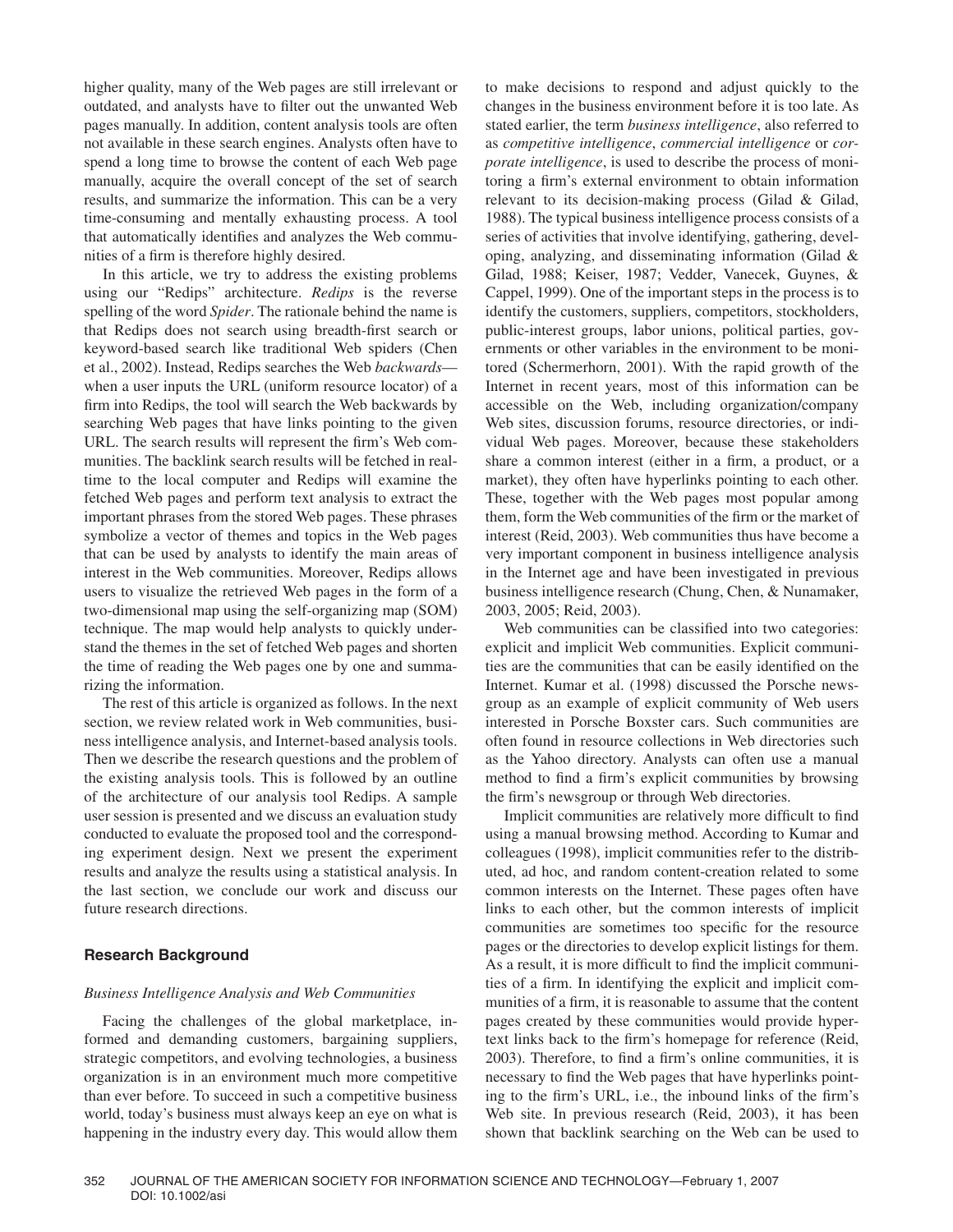find the implicit Web communities of a company that are otherwise difficult to identify. A case study of MicroStrategy, an e-business software company, was performed and the results were promising: More than 10 types of stakeholders of the firm were revealed from the backlinks of the firm. However, only a manual approach was used in the study and it was a labor-intensive process.

## *Internet-Based Business Intelligence Tools*

Many tools have been used to assist Web-based business intelligence analysis. The simplest tool may be just a Web browser like Internet Explorer. A browser is a client software program used for searching and viewing various kinds of information on the Web. Using a manual browsing method, an analyst only needs to enter the URL of a firm or its stakeholders in the browser and then manually browse the information for further analysis.

This manual browsing method is common to analysts; as many people are experienced in Internet surfing by now. Manual browsing also ensures the quality of the information collected and alleviates the problem of garbage-in-garbageout, thus improving the quality of knowledge discovered. However, the process of manual browsing is very timeconsuming and mentally exhausting. Data collection is the most time-consuming task in typical analysis projects, accounting for more than 30% of the total time spent (Prescott & Smith, 1991). It is not practical for analysts to go through the Web sites of all the stakeholders of a company in detail. To make the problem worse, many Web pages are updated weekly, daily, or even hourly. It is almost impossible for analysts to collect manually the most updated versions of every Web page for analysis.

To address these problems, Web-based business intelligence tools have been developed to do more than simple browsing. In the following, we will review the literature and existing tools in Web-based business intelligence analysis. Based on their functionalities, the tools can be classified into three categories, namely Web searching, content analysis, and visualization. In addition, there are also tools that integrate more than one of these functions. The discussion in the following will be based on this taxonomy.

*Web search tools.* Web search engines are the most popular way that people use to search for information on the Web. Each engine has its own characteristics and employs its preferred algorithm in indexing and ranking Web documents. For example, Google (www.google.com) and AltaVista (www. altavista.com) allow users to submit queries and present the search results in a ranked order, whereas Yahoo (www. yahoo.com) groups Web sites into categories, creating a hierarchical directory of a subset of the Web.AWeb search engine usually consists of four main components: spiders, an indexer, retrieval and ranking facility, and user interface (Brin & Page, 1998; Chau & Chen, 2003). Spiders are responsible for collecting documents from the Web using different graph search

algorithms. The indexer creates indexes for Web pages and stores the indexes into database. The retrieval and ranking module is used for retrieving search results from the database and ranking the search results. The user interface allows users to query the search engine and customize their searches.

Another type of search engine is the meta-search engine, such as MetaCrawler (www.metacrawler.com) and Dogpile (www.dogpile.com). These search engines do not keep their own indexes. When a search request is received, a metasearch engine connects to multiple popular search engines and integrates the results returned by these search engines. As each search engine covers different portion of the Internet, meta-search engines are useful when the user needs to get as much of the Internet as possible (Chen, Fan, Chau, & Zeng, 2001; Selberg & Etzioni, 1997).

Besides server-side Web searching, there are also clientside tools that allow users to perform searching on the Web or downloading of Web sites. For example, Webseeker (www. bluesquirrel.com/products/webseeker) and Copernic Agent (www.copernic.com) are two meta-search tools that run on the client's computer instead of the server side. WebMiner (tribolic.com/webminer), Grab-a-site (www.blues quirrel.com/products/grabasite), and Teleport (www.tenmax. com/teleport) are all software that helps users to download specified files from given Web sites so that the Web sites' content can be archived and further analyzed more easily.

In addition to general searching, analysts can also use *backlink searching* to research a firm's Web communities that consist of the important stakeholders of the firm. Backlink searching can identify these communities because the stakeholders generally have on their Web pages a hyperlink that point to the URL of the firm. Some general search engines also provide the feature of backlink searching. In these search engines in addition to performing regular indexing, the indexer will also index the links of each Web page collected. The information on these links is stored into the search engine's database, so it is possible for users to search for all links that point to a given Web page. One example is the Google search engine (www.google.com). Google allows users to use the reserved word "link" as an operator in the query. The query "link:siteURL" shows the user's pages that point to a given URL (Google, 2005). For example, the query "link:www.google.com" will return pages that contain a hyperlink to Google's home page. With the Google Web APIs service, a program developed by Google, software developers can also use the backlink search feature directly from their own computer programs (Google, 2004). A special query capability "Back Links" is included in the APIs and likewise, the query prefix "link:" lists Web pages that have links to the specified Web page. Altavista (www. altavista.com) and MSN Search (search.msn.com) also have a similar feature and a similar "link:" operator that finds pages with a link to a page with the specified URL. Yahoo (www.yahoo.com), HotBot (www.hotbot.com), Alexa (www. alexa.com), and AlltheWeb (www.alltheweb.com) are other examples of search engines that provide the backlink search feature.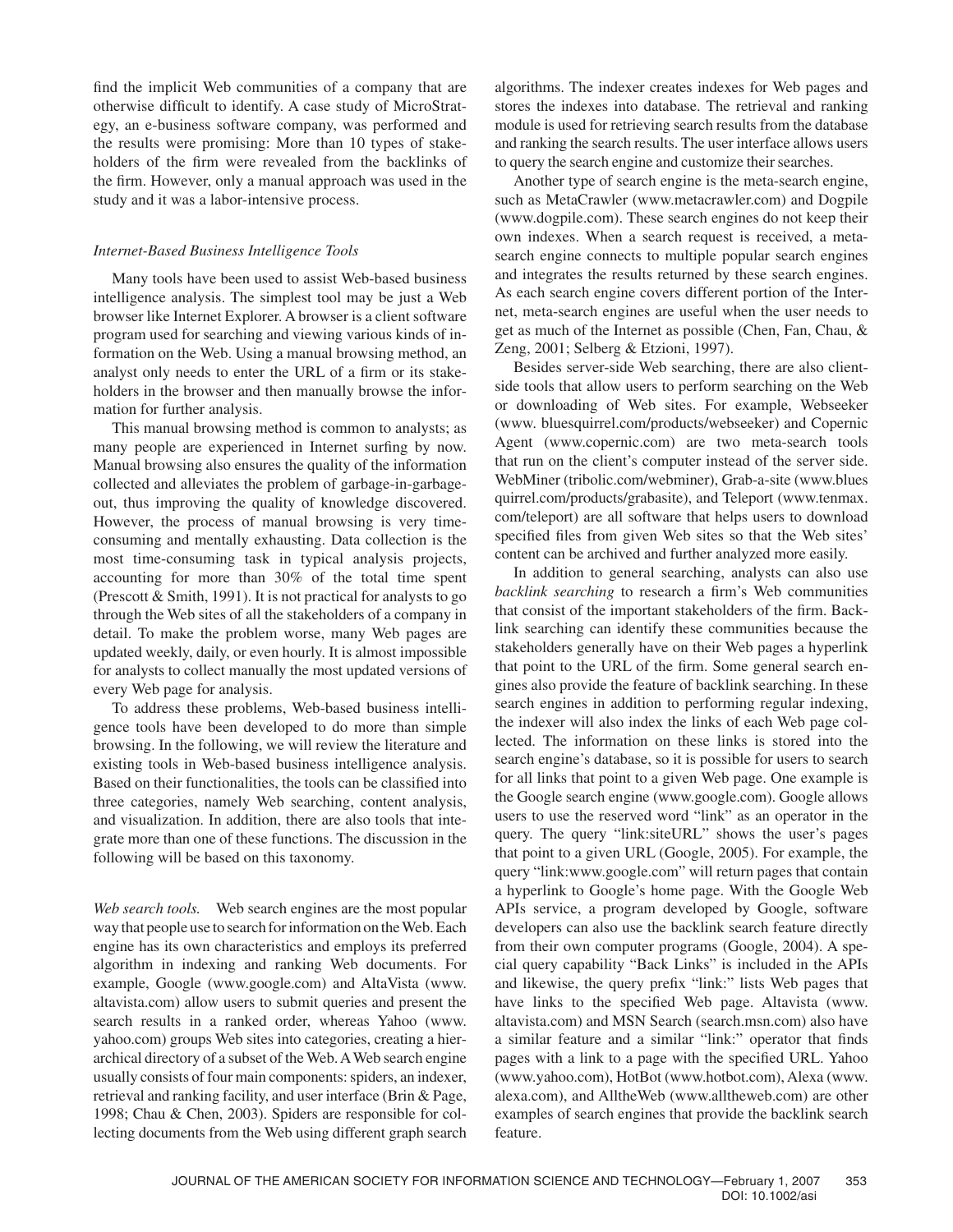Unlike general-purpose searching, no meta-search engines are available for searching backlinks in the current search engine market. A meta-backlink search engine may be able to improve retrieval performance just like general meta-search engines; however, this has not been studied to date.

*Content analysis tools.* After documents are retrieved from the Web, indexing and text mining techniques are often applied to perform further analysis on the documents. Text mining, also known as text data mining (Hearst, 1997) or knowledge discovery from textual databases (Feldman & Dagan, 1995), refers generally to the process of extracting interesting and nontrivial patterns or knowledge from unstructured text documents (Tan, 1999). Text mining is as well an extension of data mining or knowledge discovery from structured databases (Fayyad, Piatetsky-Shapiro, & Smyth, 1996). Text mining is a fascinating multidisciplinary field, including information retrieval, textual information analysis, information extraction, and information clustering.

Text-mining tools help analysts to better understand the retrieved Web document set from the Internet, identify interesting Web documents more effectively, and gain a quick overview of the Web documents' contents. This saves the manual browsing time of reading the entire set of Web pages. Analysts only have to examine the categories that are of the firm's interest.

As the information on the Web mainly contains textual contents, e.g., HTML documents or PDF documents, text mining and textual information analysis are often studied in Internet-based analysis tools. Textual information analysis relies on the indexing of the source Web documents. Many techniques of indexing the source documents and extracting key concepts from text have been proposed in recent years. One of the proven techniques is an automatic indexing algorithm, which has been shown to be as effective as human indexing (Salton, 1986).

Automatic indexing algorithms can be based on either single words or phrases. Single word indexing allows users to search for documents that contain the search keywords and has been widely adopted in information retrieval systems. The output is a vector of extracted words representing the documents of interest, based on each term's frequencies. Different from single word indexing, phrase indexing outputs a vector of extracted phrases to represent the documents of interest. The underlying motivation to use phrases, especially noun phrases in information retrieval, is that the phrases can convey and represent more precise meaning than single words and as a result, capture a "richer linguistic representation" of document content (Anick & Vaithyanathan, 1997). An analysis tool Arizona noun phraser (AZNP) has been developed based on this concept (Tolle & Chen, 2000). The tool extracts all the noun phrases from each Web document based on a part-of-speech tagging and a set of linguistic rules.

The output of automatic indexing algorithms can often be used in further text mining analysis. Document classification or document clustering can be applied to the noun phrases to deduce patterns and relationship across documents and to derive firm-related knowledge in the analysis project of the firm. Document classification is one form of data analysis that can be built to categorize the documents into a predetermined set of document classes or concepts (Han & Kamber, 2001). Web documents are categorized into predefined classes in this approach. Because the classes or concepts are provided, the classification step is also known as supervised learning. This contrasts with unsupervised learning (or clustering), in which the classes are not known, and the number or set of classes to be learned also may not be known in advance. Clustering is the process of grouping objects into classes or clusters so that objects within a cluster have high similarity in comparison to one another, but are dissimilar to objects in other clusters. In text mining, the classes or clusters would have a category label defined based on the keywords or phrases that appear in the Web documents in that category. The fact that document clustering generates the categories automatically based on the documents make the category labels of clustering more specific, descriptive, and meaningful with respect to the cluster contents. One of the popular clustering approaches for a client-side Internet analysis tool is Kohonen's (1995) selforganizing map (SOM). The SOM algorithm classifies documents into various categories automatically determined during the clustering process, with the underlying neural network algorithm technology. The algorithm clusters the retrieved documents into different regions and displays the results as a two-dimensional map. More details on its visualization capabilities are discussed in the next subsection.

*Visualization tools.* Visualization tools are often used to display the document classification or document clustering results to users in an organized and meaningful way using certain graphical representation. A graphical representation of the document clusters helps analysts and managers to better comprehend the returned documents, identify interesting documents more quickly, gain a quick overview of the documents' contents, and acquire knowledge more effectively (Johnson, 1994). Furthermore, a graphical representation summarizes the key results and shortens the time for users to digest the data, information, knowledge, and intelligence in the documents.

Depending on the respective visualization targets, visualization tools can be classified into two categories. The first one is a category of tools that visualizes the document attributes, e.g., document type, location, created date, title, document size, source, topic, and author. The objective is to provide the users with additional information about the retrieved documents. Another category includes tools that utilize interdocument similarities to reduce the multidimensional document space to a two-dimensional or three-dimensional space (clusters) by aggregating similar documents under the same topic. The objective is to provide the users with a quick overview of the whole document collection. Cluster labels are decided based on the words or phrases written in the document collection.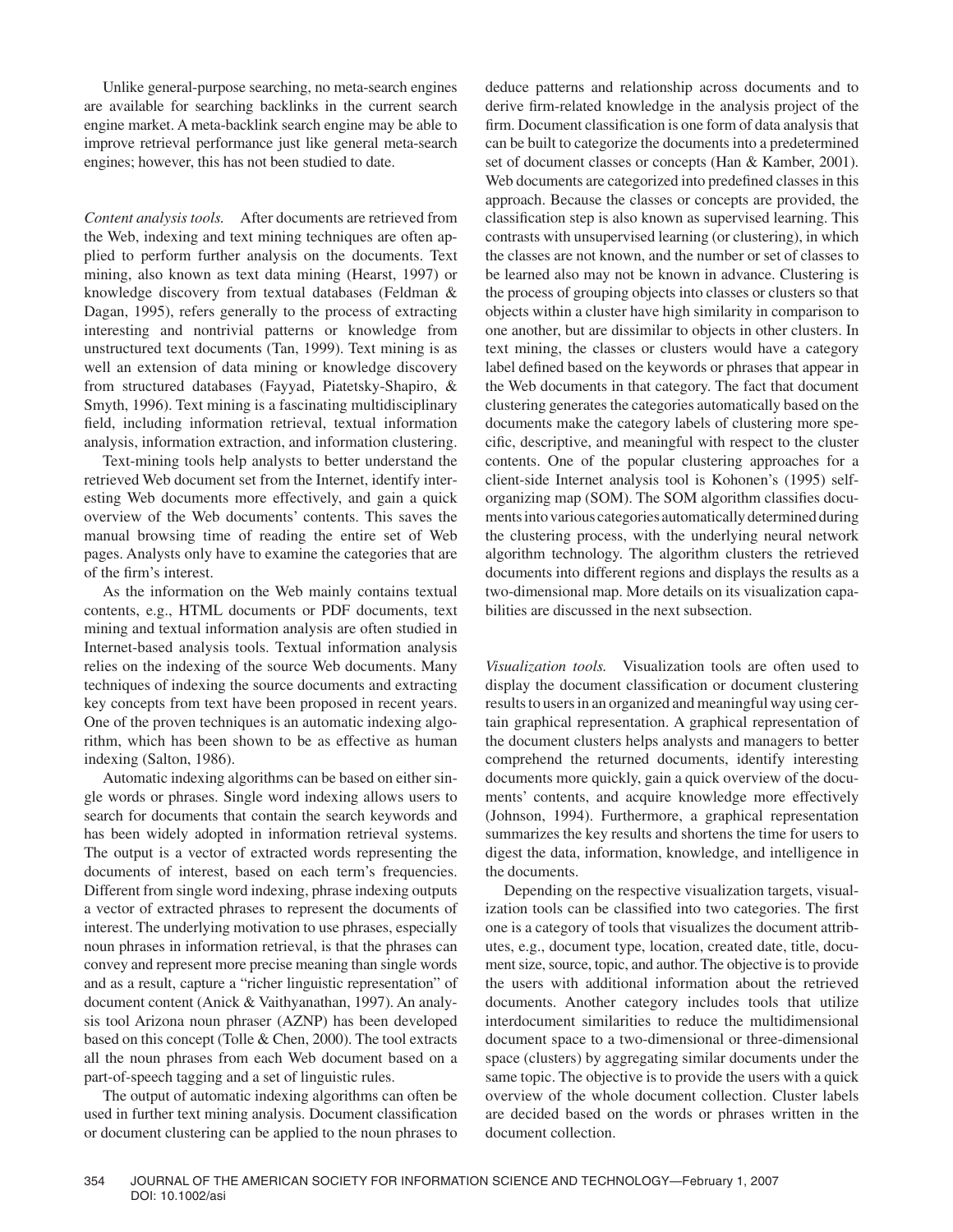A variety of representation schemes for document clustering results is available in the current market. Cartia's ThemeScape is an enterprise information mapping application that presents clusters of documents in landscape representation. InXight (InXight Software, Inc., Sunnyvale, CA) also offers a visualization tool known as VizControls that performs value-added postprocessing of search results by clustering the documents into groups and displaying based on a hyperbolic tree representation. Semio Corp's SemioMap (Semio Corp., San Mateo, CA) employs a three-dimensional graphical interface that maps the links between concepts in the document collection.

Kohonen's self-organizing map, as discussed earlier, is not only a clustering algorithm but is also an example of a visualization tool based on interdocument similarities. This approach clusters documents into various topics that are automatically generated in real time using neural network algorithms (Chen, Schufels, & Orwig, 1996; Kohonen, 1995; Lin, 1997). Every document is assigned to its corresponding regions in a two-dimensional graphical map displayed to the user. Every region contains similar documents under the same topic whereas those regions with conceptually similar topics are located close to each other on the selforganizing map.

Visualization tools display graphical representation to the users and help them to understand more fully the set of retrieved documents in a short amount of time, which is especially important in the today's fast-changing business world. Clearly, the visualization tools improve the user experience and form an important component in Internet-based analysis tools. Despite the benefits of visualization tools, many tools discussed in this section are used only in prototype research systems, and only a few tools are put on the commercial market for real business applications. Training and system assistance are needed to improve the effectiveness of clustering approaches and visualization tools for Internet-based analysis tools (Sutcliffe, Ennis, & Hu, 2000).

*Integrated tools.* In recent years, many tools have been developed to incorporate more than one of the functions of searching, analysis, and visualization. For example, CI Spider conducts a breadth-first search and best-first search on the Web and performs document clustering and visualization on the search results (Chen et al., 2002). Collaborative Spider, an extended version of CI Spider, is a multiagent system designed to improve search effectiveness by sharing relevant search sessions among users (Chau, Zeng, Chen, Huang, & Hendriawan, 2003). The Focused Crawler (Chakrabarti, van den Berg, & Dom, 1999) performs topic-specific searches and classification on the retrieved documents. The Business Intelligence Explorer (Chung et al., 2003, 2005) performs meta-searching on the Web and uses a tree hierarchy and a knowledge map to display the search results.

Many commercial tools are also available. For instance, Convera's RetrievalWare (www.convera.com/products/ retrievalware) collects, monitors, and indexes information

from text documents on the Web as well as graphic files. Categorization and entity extraction also can be performed on the retrieveddocuments.Autonomy'sproducts (AutonomyGroup, San Francisco, CA) (www.autonomy.com) support a wide range of information collection and analysis tasks, which includes automatic searching and monitoring information sources in the Internet and corporate intranets, and categorizing documents into categories predefined by users or domain experts. Verity's knowledge management products (www.verity.com), such as Agent Server, Information Server, and Intelligent Classifier, also perform similar tasks in an integrated manner.

## **Research Questions**

Current Internet-based tools are often good for information retrieval but lack the functionality to help finding the Web communities of a firm. Backlink searching, which has been suggested as a promising way to identify Web communities (Reid, 2003), is still often performed manually and has not been integrated into business intelligence tools that incorporate other functionalities such as document analysis and visualization. In this article, we address the following research questions: (a) How can we develop an automated tool to identify Web communities of a firm using backlink searching and existing analysis and visualization techniques? (b) Can such an integrated tool facilitate business intelligence analysis on the Web based on searching and analysis of Web communities? (c) How does such a tool compare with existing methods in Web community analysis?

## **System Architecture of Redips**

To answer the above research questions, we propose the Redips architecture as shown in Figure 1. The architecture of Redips is based on the MetaSpider system developed in our previous research (Chau et al., 2001; Chen et al., 2001). The main modules include the spider, the Arizona noun phraser, the self-organizing map, and the user interface.



FIG. 1. System architecture of Redips.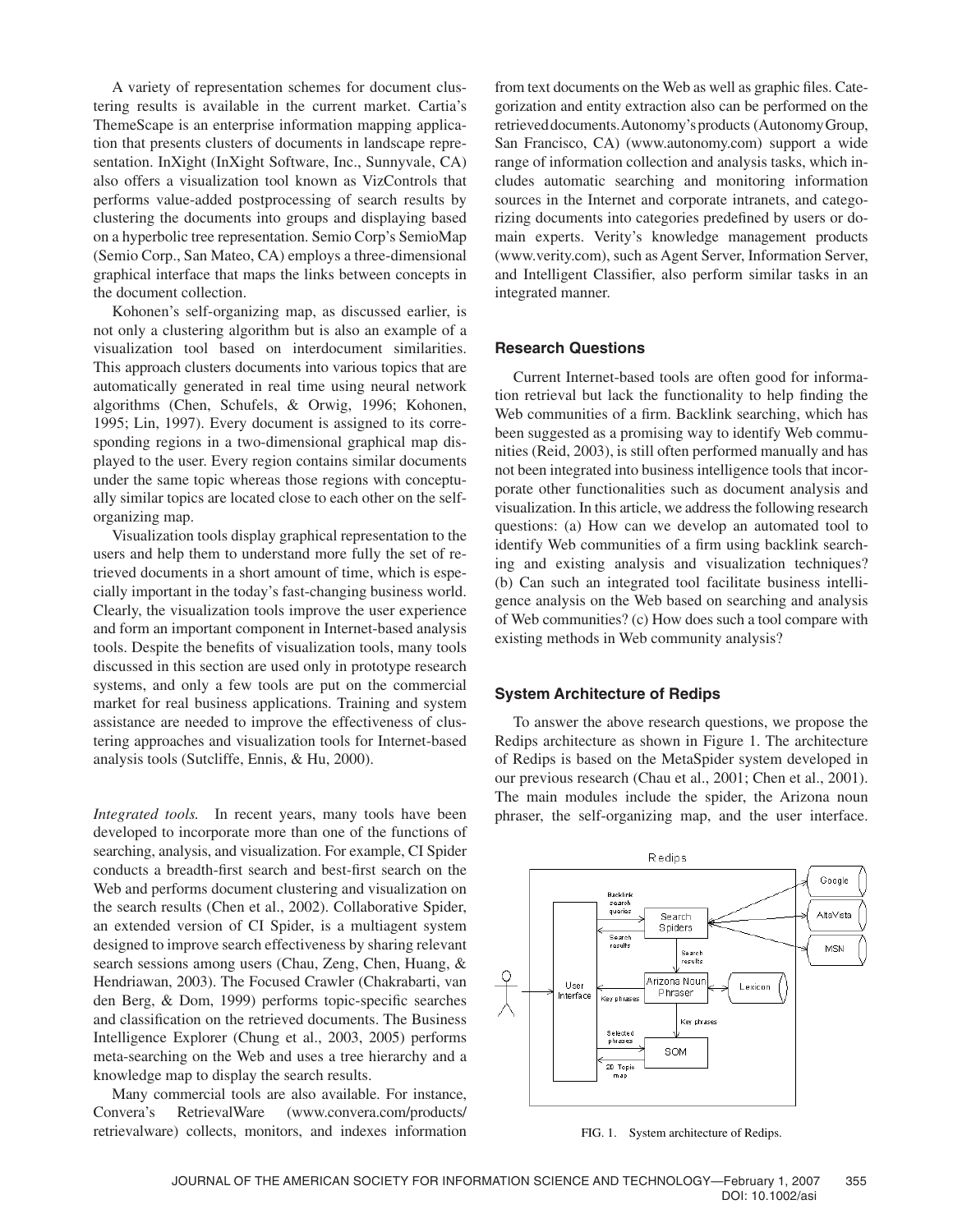First, the user interface accepts URLs and keywords from users. The spider module formulates and sends the queries to several popular backlink search engines and retrieves their search results. The top *n* pages (*n* may be changed in the search options, with the default value being 20) returned from those search engines form the preliminary search results. Redips then fetches all the actual content of the Web pages based on the URLs in this set of search results. The Arizona noun phraser is a natural language processing tool that performs key phrase extraction on Web pages. Noun phrases are extracted from the documents; this allows users to know what key topics are related to the Web sites and the keywords specified. The self-organizing map visualizes the concepts in a two-dimensional map, which categorizes the Web pages by clustering them into regions, each of which represents a topic. All of these functionalities allow users to automatically collect and analyze information more effectively and represent the information in a more meaningful way.

## *Backlink Search*

Redips has the ability of meta-searching through connecting to different backlink search engines. This approach leverages the capabilities of multiple backlink search engines by providing a simple, uniform user interface. Metasearching can improve search performance by sending queries to multiple backlink search engines and collating only the highest-ranking subset of the returns from each backlink search engine, in a way similar to regular metasearching. In our implementation, Redips connects to three backlink search engines: Google, Altavista, and MSN Search. More backlink-search engines may be easily added. Unlike other meta-searching tools that show only the URLs and page summaries to the user, Redips will fetch the full text of the URLs returned by the underlying backlink search engines and perform postretrieval filtering and analysis.

Redips makes the extraction of the implicit Web communities easier. The backlink search engine results are the Web pages that point to the firm's URL. In other words, these are the Web communities of the firm. In addition, the Redips architecture has the following advantages over general backlink search engines: (a) the meta-searching feature is implemented to improve the search coverage; (b) the optional feature allows users to enter keyword(s) to be included in the returned Web pages and to specify other search options; and (c) the filtering feature allows users to filter Web pages in specific domains or specific locations, those from the same Web host, those with any stop terms, or those that do not exist anymore. These additional features help analysts to extract the implicit Web communities of the firm more effectively. These features also alleviate the problem of finding pertinent and useful information from search results.

## *Content Analysis*

The content analysis is conducted in two phases. First, the Arizona Noun Phraser (AZNP; Tolle & Chen, 2000),

developed at the University of Arizona, is used to extract key phrases that appear in the documents retrieved and filtered by the spiders. The Arizona Noun Phraser (AZNP) was developed at the University of Arizona with the goal to extract high-quality phrases from textual data (Tolle & Chen 2000). It has three main components: a tokenizer, a tagger, and a noun phrase generator. The tokenizer component is designed to take raw text input (text or HTML files) and create output that conforms to the UPenn Treebank word tokenization rules. The tagger component of the AZNP is a significantly revised version of the Brill tagger (Brill 1993). A lexicon is used by this tagger module. The third major part of the AZNP is the phrase generation component, which converts the words and associated part-of-speech tags generated by the tagger into noun phrases. The AZNP is used to extract the key phrases that appear in the documents retrieved and filtered by the Spider module. The frequencies of occurrences of the phrases are recorded and sent to the User Interface. The frequencies of occurrences of the phrases are recorded and sent to the User Interface. The AZNP helps analysts evaluate the links of Web communities in a short time and provides an overview of the entire document set to the user. Moreover, because the extraction of key phrases is performed automatically, the analysis time is much reduced when compared with manual analysis, especially when the number of files to be processed is large.

In the second phase, the SOM is employed to automatically cluster the Web pages collected into different regions on a two-dimensional map. The map creates an intuitive, graphical display of important concepts contained in the documents (Lin, Soergel, & Marchionini, 1991; Orwig, Chen, & Nunamaker, 1997). In the algorithm, each document is represented as an input vector of noun phrases extracted by AZNP and a two-dimensional grid of output nodes is created (Chen et al., 1998). The network is trained through repeated presentation of all inputs. Each region in the map is labeled by the phrase that best describes the key concept of the cluster of documents in that region. The size of the color block indicates the relative significance of the term to the documents collected. The relative proximity reveals the distance between the two concepts presented by the respective term. In backlink analysis, the SOM helps cluster these Web pages that link to a firm of interest into the Web communities of the firm by grouping Web pages with similar content into labeled clusters. The maps created by SOM would draw users' attention easily. Users can quickly understand the overview of the Web pages retrieved. This would shorten the overall analysis time and the decision-making time, which is very important in today's fast-changing business world. Furthermore, the Dynamic SOM (DSOM) technique is used in Redips such that the user can select and deselect phrases for inclusion in the analysis and produce a new map on the fly within seconds. New maps can be generated until the users are satisfied with the results. More technical details of the two components and their integration into the architecture can be found in our previous work (Chau et al., 2001; Chen et al., 2001, Tolle & Chen 2000).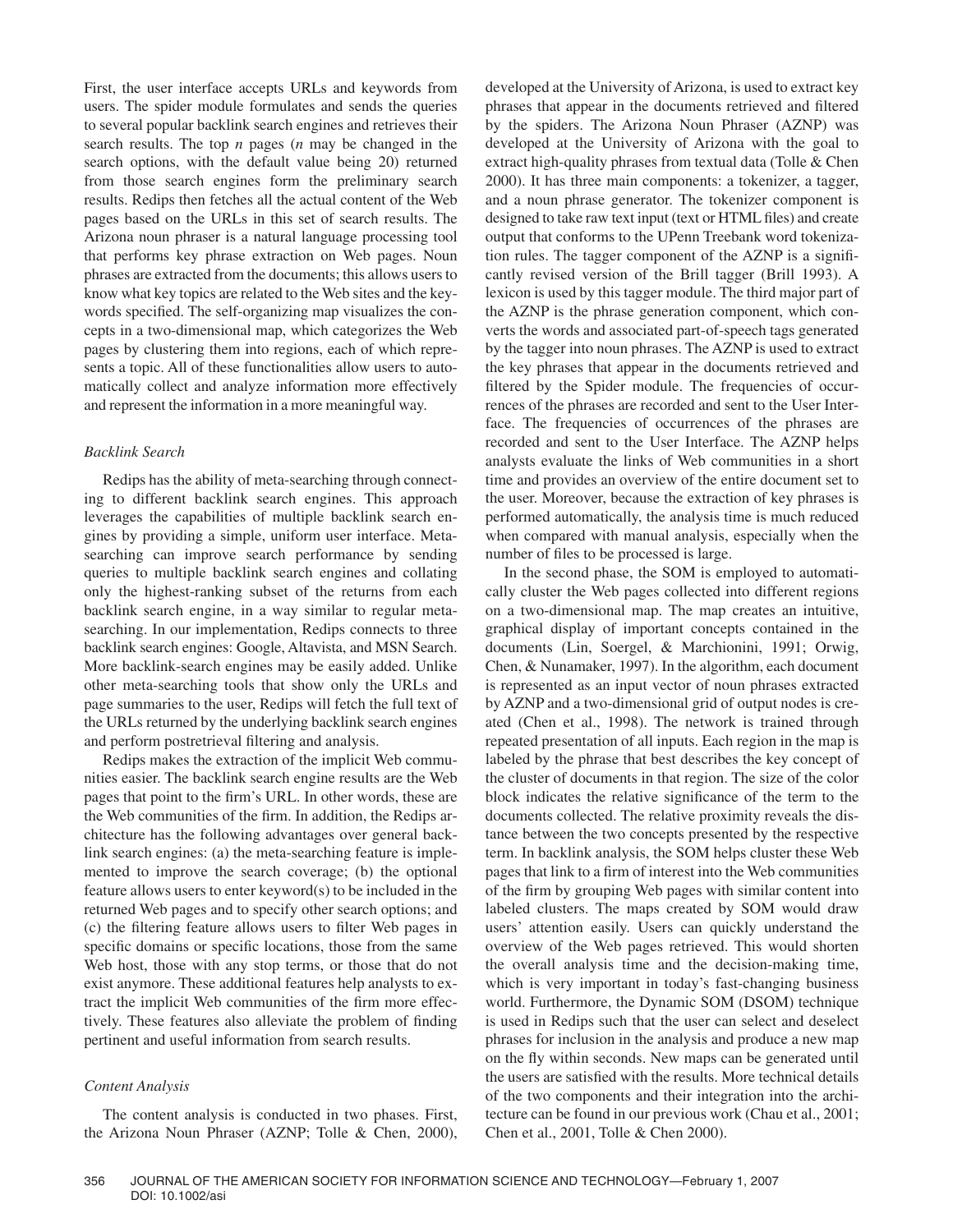## **Sample User Session**

There are five basic steps in performing a search session using Redips; they include not only the search process but also the business intelligence analysis process, as described in a previous section. In the following, we provide an example to illustrate how a user interacts with Redips.

A user should start using Redips by entering the Web site to be analyzed and choosing the backlink search engines to be included in the search. Redips also provides an optional feature that lets the user enter the keyword(s) to be included in the returned Web pages. A screenshot of the main user interface of the system is shown in Figure 2. In this example, the user has entered the Web site of International Business Machines Corporation (IBM; www.ibm.com) and chosen all of the three backlink search engines. Other search options, like the domains to be included in the search results, the timeout for the spider, the number of simultaneous threads to be used, also can be specified. In other words, the user can define the intelligence analysis objectives, such as the firm, the information sources, and the search topics, in this step. After all the settings have been specified, the user can click the *Search* button to commence the search and the Spider module will start sending requests to the chosen backlink search engines.

After submitting the search requests, the system will collect the backlinks of the given URL from the different search engines. The results will be displayed to the user as a list (see Figure 3). To avoid causing confusion to the user, our system

only groups URLs that are returned from more than one search engine, but does not perform any re-ranking of the search results in this step. The user can click on any URL and view the actual Web page. Exploratory, preliminary research can be carried out to identify the firm's Web communities in this step.

After browsing through the list of search results, the user can click on the *Fetch* button to command the system to download from the Web the complete content of the URLs retrieved from the search engines. The pages are displayed dynamically during the fetching process. The user can explore the results and read the content of any of the Web pages collected. The user can also switch to the *Good URL List* to browse the filtered result (Figure 4). In this list, Web pages that no longer exist (e.g., the page has been removed from the Internet; the Web server hosting the page reports a 404 "Page Not Found" error; or the Web server does not respond within a specific timeframe) and those that do not contain the search keyword(s) will be excluded. Overall, this step automates the process of information collection from the Web communities on the Internet.

After the complete contents of all the Web pages have been downloaded to the system, the results are sent to the Arizona Noun Phraser for further analysis. Noun phrases are extracted from the Web pages and analyzed. One should note that noun phrases are extracted without stemming (removal of word suffix). The frequency of appearance of each noun phrase is displayed and the user can browse the

| Redips - [Step 1: Search Criteria] - C:\Documents and Settings\Administrator\My Documents\Visual Studio Projects\H… _ [ $\Box$ $\boxtimes$ |               |                         |
|--------------------------------------------------------------------------------------------------------------------------------------------|---------------|-------------------------|
| Edit Help<br>Eile                                                                                                                          |               |                         |
| <u>cieis spe</u><br>Search   Options   Stop Terms                                                                                          |               |                         |
| -Search Criteria                                                                                                                           |               |                         |
| Website to be Analyzed                                                                                                                     |               |                         |
|                                                                                                                                            |               |                         |
| http://www.ibm.com/                                                                                                                        |               |                         |
| Select Backlink Search Engine(s)                                                                                                           |               |                         |
| $\nabla$ MSN<br>$\nabla$ AltaVista<br>$\nabla$ Google                                                                                      |               |                         |
|                                                                                                                                            |               |                         |
|                                                                                                                                            |               |                         |
| Search Keywords (Optional)-                                                                                                                |               | -Search Options-        |
|                                                                                                                                            | Add Keyword   | $G$ or<br>$C$ And       |
|                                                                                                                                            | Remove Keword |                         |
|                                                                                                                                            |               |                         |
|                                                                                                                                            |               |                         |
|                                                                                                                                            | Move Up       | ╔<br>Match whole phrase |
|                                                                                                                                            | Move Down     |                         |
|                                                                                                                                            |               |                         |
|                                                                                                                                            |               |                         |
| Stop<br>New Search<br>Search<br>Fetch                                                                                                      | < Back        | Next ><br>Create Map    |
|                                                                                                                                            | Visited: 405  | Found: 376<br>h,        |

FIG. 2. The main user interface.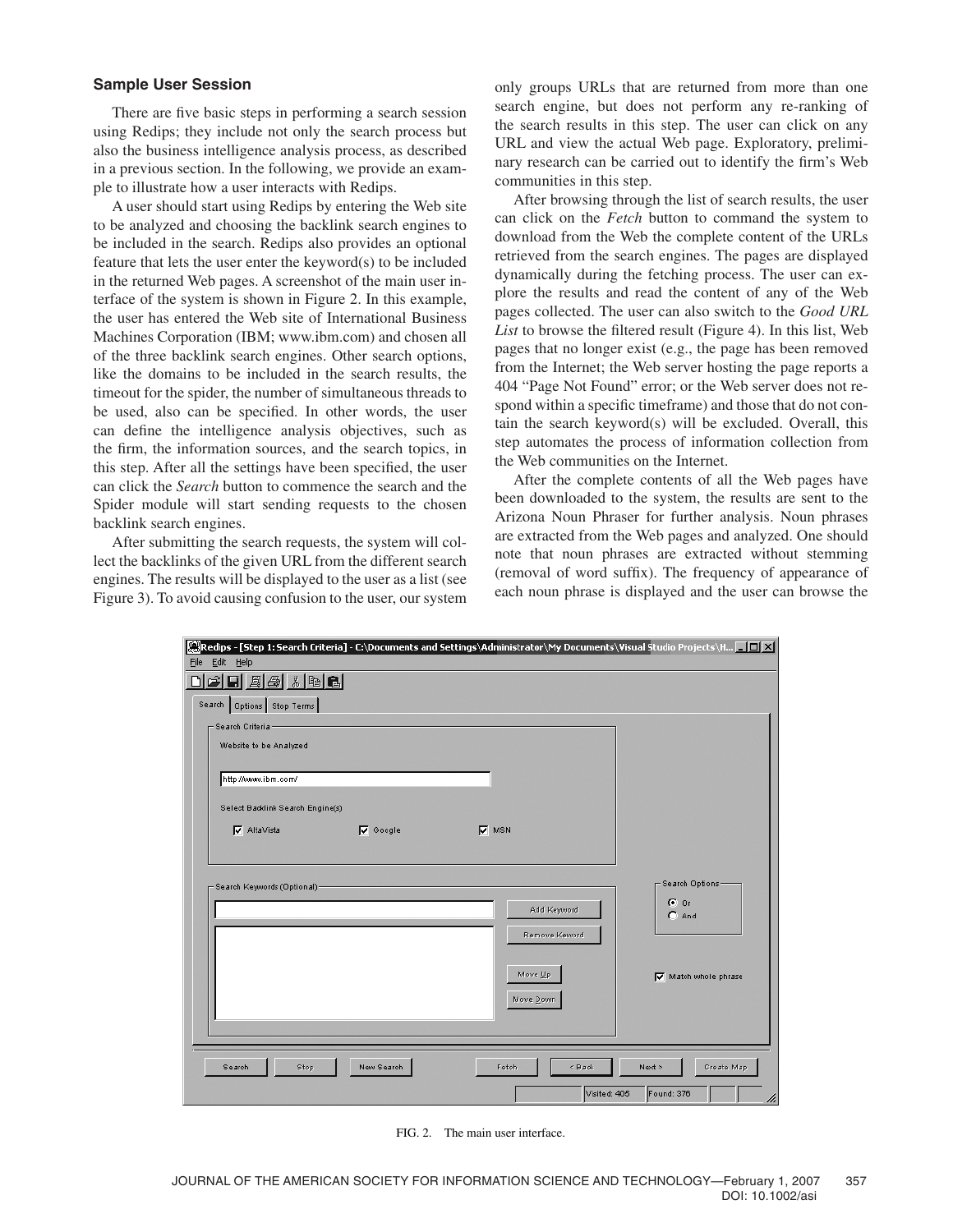| 3 电晶<br>圓<br>圖<br>H                            |                          |                                                                 |
|------------------------------------------------|--------------------------|-----------------------------------------------------------------|
| Found URLs<br>Document View                    |                          |                                                                 |
| Location                                       | Search Engine            | Title                                                           |
| http://www.w3.org/MarkUp                       | AltaVista (1), Msn (1)   | W3C HTML Home Page                                              |
| http://www.lotus.com/                          | AltaVista (2), Msn (2)   | <b>IBM Lotus software</b>                                       |
| http://www-3.ibm.com/software/ts/tpf           | AltaVista (3), Msn (3)   | IBM Software - Transaction Processing Facility (TPF) - Overview |
| http://www.golfweb.com/                        | AltaVista (4), Msn (4)   | PGATOUR.COM                                                     |
| http://www.ikonboard.com/                      | AltaVista (5), Msn (5)   | Ikonboard - The True Community Builder                          |
| http://www-106.ibm.com/developer AltaVista (6) |                          | www.106.ibm.com/developerworks                                  |
| http://www.cmhc.com/                           | AltaVista (7), Msn (6)   | CMHC Systems Home Page                                          |
| http://www.alphaworks.ibm.com/                 | AltaVista (8), Msn (7)   | IBM alphaWorks : emerging technologies                          |
| http://www.webdav.org/mod_dav                  | AltaVista (9), Msn (8)   | mod_dav: a DAV module for Apache                                |
| http://www.terrafly.com/                       | AltaVista (10), Msn (9)  | TerraFlv                                                        |
| http://www.pc.ibm.com/                         | AltaVista (11), Msn (10) | Personal Computing - IBM - Select a country                     |
| http://www.redbooks.ibm.com/                   | AltaVista (12), Msn (11) | <b>IBM Redbooks</b>                                             |
| http://www.research.ibm.com/                   | AltaVista (13), Msn (13) | <b>IBM Research</b>                                             |
| http://www.w3.org/TR/wsdl                      | AltaVista (14), Msn (14) | Web Service Definition Language (WSDL)                          |
| http://www.microsoft.com/java/vm/              | AltaVista (15), Msn (15) | Microsoft Java Virtual Machine Support                          |
| http://www.fdrlibrary.marist.edu/              | AltaVista (16), Msn (16) | Franklin D. Roosevelt Presidential Library and Museum           |
| http://www.vr-zone.com/#1922                   | AltaVista (17)           | [VR-Zone Hardware] - Stuff That Interests!                      |
| http://linux-ha.org/                           | AltaVista (18), Msn (17) | Linux-HA Project Web Site                                       |
| http://www.oasis-open.org/docbook              | AltaVista (19), Msn (18) | <b>OASIS DocBook TC</b>                                         |
| http://www.del.org/                            | AltaVista (20)           | DEL.org                                                         |
| http://www.informatic.com/                     | AltaVista (21), Msn (20) | Informatic.com - Solutions for the wireless age                 |
| http://www.nationalgallery.ie/                 | AltaVista (22)           | National Gallery of Ireland                                     |
|                                                |                          |                                                                 |
|                                                |                          |                                                                 |
| Stop<br>Search                                 | New Search               | < Back<br>Next ><br>Fetch<br>Create Map                         |

FIG. 3. Preliminary search results returned by the search engines.

| Good URLs<br>Document View<br>Results                 |                            |          |                                                  |
|-------------------------------------------------------|----------------------------|----------|--------------------------------------------------|
| Location                                              | Search Engine              | Keywords | <b>Title</b>                                     |
| http://home.cfl.m.com/eaa/Language                    | AltaVista (80), Msn (68)   |          | Popular Programming Language Timelines T         |
| http://www.w3.org/MarkUp/                             | AltaVista (1)              |          | W3C HTML Home Page                               |
| http://www.freshfish.net/                             | AltaVista (183)            |          | Fisherman's Fleet - " The Benchmark of @         |
| http://www.itjungle.com/mso/mso043                    | Google (117)               |          | Midrange Stuff, OS/400 Edition                   |
| http://www.trl.ibm.com/projects/securi AltaVista (92) |                            |          | GCC extension for protecting applications from   |
| http://www.gostates.net/                              | AltaVista (130), Msn (106) |          | GoStates.net, A Portal Billboard of Your local   |
| http://www.ofb.biz/modules.php?nam Msn (194)          |                            |          | OfB.biz: Open for Business                       |
| http://www.thtf.com.cn/                               | AltaVista (50)             |          | Title not found                                  |
| http://europar-itec.uni-klu.ac.at/main Google (51)    |                            |          | Euro-Par 2003                                    |
| http://www.alexander.com/                             | AltaVista (148), Msn (119) |          | Alexander LAN, Inc.                              |
| http://www.lotus.com/lotus/offering1                  | Google (62)                |          | WebSphere Everyplace Access for Lotus Dom        |
| http://www+1.ibm.com/partnerworld/p                   | Google (12)                |          | Find case studies - Technical resources and sub  |
| http://www.cmhc.com/                                  | AltaVista (7), Msn (6)     |          | CMHC Systems Home Page                           |
| http://www.notesbench.org/bench.nsf                   | Msn (181)                  |          | Title not found                                  |
| http://www.mozilla.org/331-thanks.html                | Google (35)                |          | Thanks!                                          |
| http://www-1.ibm.com/partnerworld/p                   | Google (76)                |          | Configurators - Product pricing and cross-sellin |
| http://www.nextgenerationservices.co                  | Google (57)                |          | NGS.                                             |
| http://www.dailycamera.com/bdo/busi                   | Google (123)               |          | The Daily Camera: Business Plus                  |
| http://enterprise-linux-it.newsfactor.co              | Google (7)                 |          | Enterprise Linux IT (Linux Enterprise Servers):  |
| http://www-306.ibm.com/chips/servic                   | Google (178), Google (1    |          | IBM Microelectronics   Test services: IBM test   |
| http://www-1.ibm.com/partnerworld/p                   | Google (47)                |          | IBM Solutions Builder Express Portfolio - Desi   |
| http://www.zurich.ibm.com/                            | AltaVista (47), Msn (41)   |          | Title not found                                  |
|                                                       |                            |          |                                                  |

FIG. 4. Fetching the complete content of the Web pages from the Internet.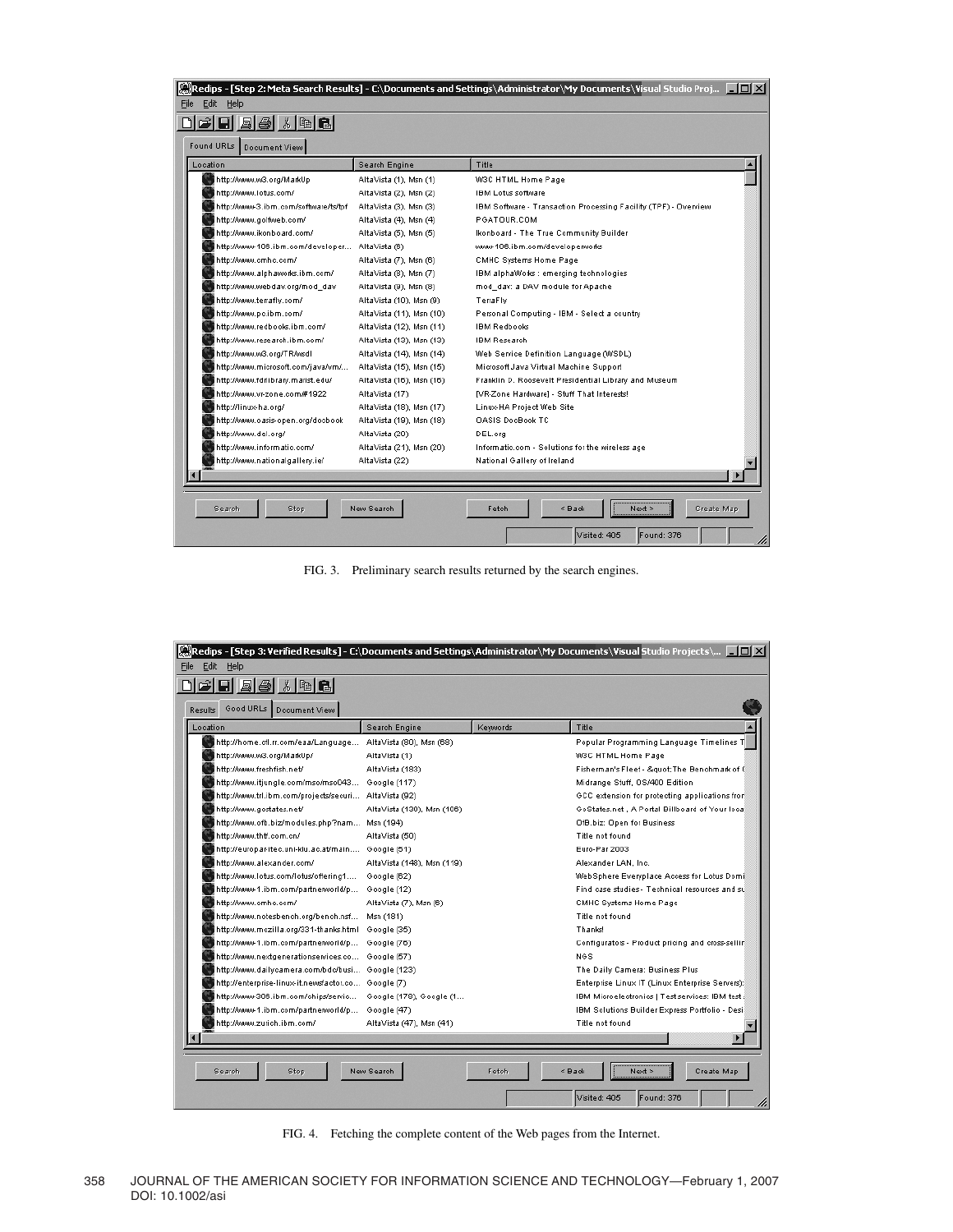| $\Box$ Redips - [Step 4: Phrase Analysis] - C:\Documents and Settings\Administrator\My Documents\Yisual Studio Projects\… $\Box$ $\boxtimes$ |                                             |                                                                                                                                                   |                                                                                                                                                                                                                                                                                                                                                                                                                                                                                                                               |    |
|----------------------------------------------------------------------------------------------------------------------------------------------|---------------------------------------------|---------------------------------------------------------------------------------------------------------------------------------------------------|-------------------------------------------------------------------------------------------------------------------------------------------------------------------------------------------------------------------------------------------------------------------------------------------------------------------------------------------------------------------------------------------------------------------------------------------------------------------------------------------------------------------------------|----|
| Edit Help<br>File                                                                                                                            |                                             |                                                                                                                                                   |                                                                                                                                                                                                                                                                                                                                                                                                                                                                                                                               |    |
| $\blacksquare$ $\blacksquare$ $\clubsuit$<br>$x$ to a<br>اسم<br>Phrase Selection   Phrase Documents   Document View                          |                                             |                                                                                                                                                   |                                                                                                                                                                                                                                                                                                                                                                                                                                                                                                                               |    |
| <b>Deselected Phrases</b>                                                                                                                    |                                             | <b>Selected Phrases</b>                                                                                                                           |                                                                                                                                                                                                                                                                                                                                                                                                                                                                                                                               |    |
| Phrase<br>Frequency                                                                                                                          |                                             | Frequency                                                                                                                                         | Phrase                                                                                                                                                                                                                                                                                                                                                                                                                                                                                                                        |    |
|                                                                                                                                              | $\geq$<br>$\,<$<br>$> >$<br>$\,<\,$<br>Dict | 26<br>26<br>22<br>21<br>21<br>18<br>17<br>16<br>16<br>16<br>16<br>16<br>14<br>14<br>13<br>13<br>13<br>12<br>11<br>11<br>11<br>10<br>10<br>10<br>í | open source<br>Sun Microsystems<br>Technical resources<br>web services<br>business partners<br><b>IBM Partnerworld</b><br>Warranty info<br>track products<br>marketing resources<br>PartnerWorld membership<br>Selling resources<br>Contact PartnerWorld<br>IBM Research<br>Success stories<br>IBM business partner<br>technical support<br>autonomic computing<br>Red Hat<br>hewlett packard<br><b>IBM</b> home<br>Printable version<br>operating system<br>operating systems<br>New York<br>$\sim$ $\sim$<br>$\blacksquare$ |    |
|                                                                                                                                              |                                             |                                                                                                                                                   |                                                                                                                                                                                                                                                                                                                                                                                                                                                                                                                               |    |
| Stop<br>Search<br>New Search                                                                                                                 |                                             | Fetch                                                                                                                                             | < Back<br>Next ><br>Create Map                                                                                                                                                                                                                                                                                                                                                                                                                                                                                                |    |
|                                                                                                                                              |                                             |                                                                                                                                                   | Visited: 405<br>Found: 376                                                                                                                                                                                                                                                                                                                                                                                                                                                                                                    | h, |

FIG. 5. Noun phrases extracted from the Web pages collected.

pages that contain any particular noun phrase by clicking on the phrase (see Figure 5). In this step, the user can get a quick overview of the most frequent topics that appear in the Web communities of IBM, e.g., open source, Sun Microsystems, technical resources, and Web services. The user can also select what noun phrases are to be included in creating the categorization map in the next step.

A categorization map, the SOM, is generated based on the noun phrases selected in previous step. The Web pages are categorized into different regions on the map, based on the noun phrases they contain (see Figure 6). The SOM summarizes and visualizes the Web links as Web communities in a graphical representation, which can be useful in the business-intelligence analysis process. In this example, a few Web communities of IBM are identified on the map, e.g., IBM Partnerworld, Sun Microsystems, the open source community, and so on. More important communities occupy larger regions (e.g., open source), and similar communities are grouped close to each other on the map. Such information can help the analyst identify the Web communities more easily. The user can also go back to the previous step and choose a new set of noun phrases to refine the map.

## **Experiment Design and Hypotheses**

To study whether Redips outperforms other Internetbased analysis tools and to evaluate the effectiveness and efficiency of different methods in performing document

retrieval and categorization in the business intelligence analysis process, we conducted an evaluation study to compare our system with two traditional business intelligence analysis approaches: backlink search engines and manual browsing. In this section, we will describe the design of our experiment.

Because Redips has been designed to facilitate both document retrieval and document categorization, traditional evaluation methodologies that treat document retrieval and document analysis separately cannot be directly applied in our evaluation. In our experiment design, we use the evaluation framework developed based on theme identification (Chen et al., 2001, 2002). This framework enables us to measure the performance of the combination of the systems' retrieval and categorization features. The test subjects would be asked to identify the major themes related to the Web communities of a given firm's Web site.

The experiment tasks were constructed based on this theme-based evaluation framework. Based on our previous work (Chen et al., 2001), we defined a theme as "a short phrase that summarizes a specific aspect of Web communities." Noun phrases like "consulting firms," "business intelligence," "java technology," "financial consulting" are examples of themes in the experiment tasks. The themebased framework enables us to evaluate the effectiveness and efficiency in locating and analyzing the Web communities using different approaches. The performance measurements we used, including precision, recall, and F-measure, are further discussed in the next section.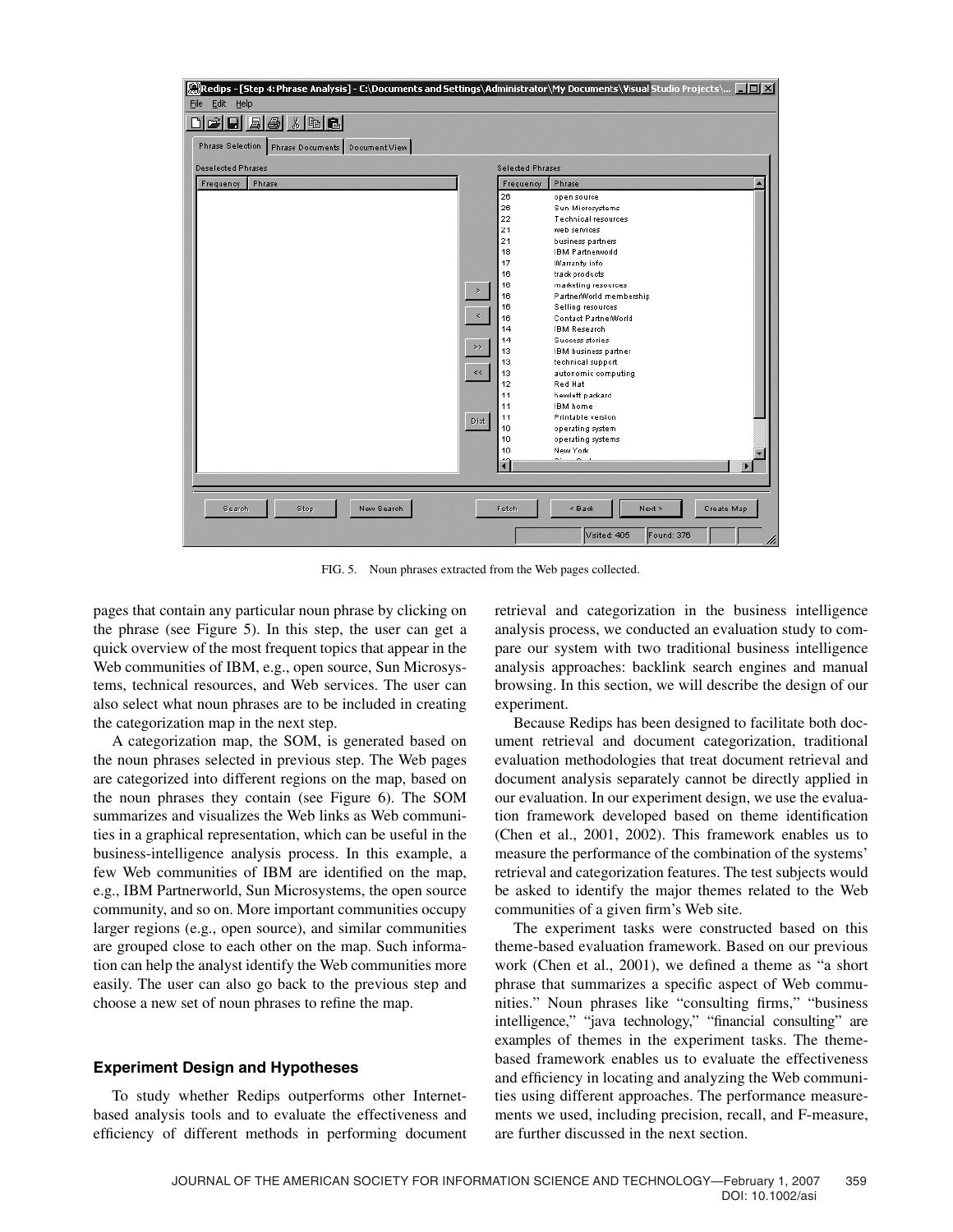| Redips - [Last Step: Categorization] - C:\Documents and Settings\Administrator\My Documents\Visual Studio Project… 口口区 |                    |                           |                                                    |
|------------------------------------------------------------------------------------------------------------------------|--------------------|---------------------------|----------------------------------------------------|
| Edit Help<br>Eile<br><u> 2 E 5 4 X d 6 </u>                                                                            |                    |                           |                                                    |
| SOM Map                                                                                                                |                    |                           |                                                    |
| Region Documents Document View                                                                                         |                    |                           |                                                    |
| Technical resources                                                                                                    | business partners  | # URLS<br>22<br>23        | Phrase<br>Technical resources<br>business partners |
|                                                                                                                        |                    | 18<br>18                  | Warranty info<br>IBM Partnerworld                  |
|                                                                                                                        |                    | 43                        | open source                                        |
|                                                                                                                        |                    | 13<br>Warranty info<br>18 | technical support<br>IBM business partner          |
| *IBM Partnerworld                                                                                                      | *business partners | 14<br>50                  | New York<br>Sun Microsystems                       |
|                                                                                                                        |                    |                           |                                                    |
| 'open source<br>*technical support                                                                                     |                    |                           |                                                    |
|                                                                                                                        |                    |                           |                                                    |
|                                                                                                                        |                    |                           |                                                    |
| *IBM business partner                                                                                                  |                    |                           |                                                    |
| New York                                                                                                               |                    |                           |                                                    |
|                                                                                                                        |                    |                           |                                                    |
| Sun Microsystems                                                                                                       |                    |                           |                                                    |
|                                                                                                                        |                    |                           |                                                    |
|                                                                                                                        |                    | $\overline{\bullet}$      | $\blacktriangleright$                              |
| New Search                                                                                                             |                    |                           |                                                    |
| Search<br>Stop                                                                                                         | Fetch              | < Back<br>Next >          | Create Map                                         |
|                                                                                                                        |                    | Visited: 405              | Found: 376<br>h,                                   |

FIG. 6. Web pages categorized into Web communities.

In the experiment, each subject was asked to imagine themselves as part of a consultant group hired to do some research or investigation on the online Web communities of a certain company, e.g., IBM. The URL of the Web site of the company was given to the subject. The subject would then use the specified approach to search for the Web communities of the firm. Based on the findings, the subject was required to summarize the results as a number of themes, based on our definition above, which would give an overview of the Web communities of the firm. At the end of the experiment, each subject was asked to fill out a questionnaire about the user's experience with the different analysis approaches.

Our aim was to compare Redips with popular ways in which analysts conduct Web community analysis. Therefore, we chose two existing approaches to Web community analysis as our benchmarks for comparison. The first is the use of commercial search engines that support backlink search, such as Google and MSN Search. In this approach, users can get the Web sites that have a hyperlink pointing to the Web site of interest. This approach is the most natural existing method that an individual would undertake when asked to perform a task on Web community analysis. In addition, most users are familiar with Web search engines and Web searching so they would find it easy and comfortable to perform their tasks using this approach. The second benchmark is the use of manual browsing, where users freely explore the contents of a given Web site to find any Web communities using a Web browser.

We suggested that Redips would outperform the backlink search engine approach and the manual browsing approach in the business intelligence analysis of Web communities. The following hypotheses were posed in the experiment:

Hypothesis 1. Redips achieves higher effectiveness (measured by precision, recall, and *F*-measure) than backlink search engines for searching the Web communities of a firm.

Hypothesis 2. Redips achieves higher effectiveness (measured by precision, recall, and *F*-measure) than manual browsing for searching the Web communities of a firm.

Hypothesis 3. Redips requires less time than backlink search engines for searching the Web communities of a firm.

Hypothesis 4. Redips requires less time than manual browsing/searching for searching the Web communities of a firm.

Hypothesis 5. It is easier to search the Web communities of a firm using Redips than using backlink search engines.

Hypothesis 6. It is easier to search the Web communities of a firm using Redips than using manual browsing.

The hypotheses were tested using six business firms: IBM, Microstrategy, Sun Microsystems, Inc., Morgan Stanley, Eiffel Software, and Boston Consulting Group. These firms were chosen based on the consultation with a researcher with expertise in business intelligence analysis and also based on the data used in previous research (Chen et al., 2002; Reid,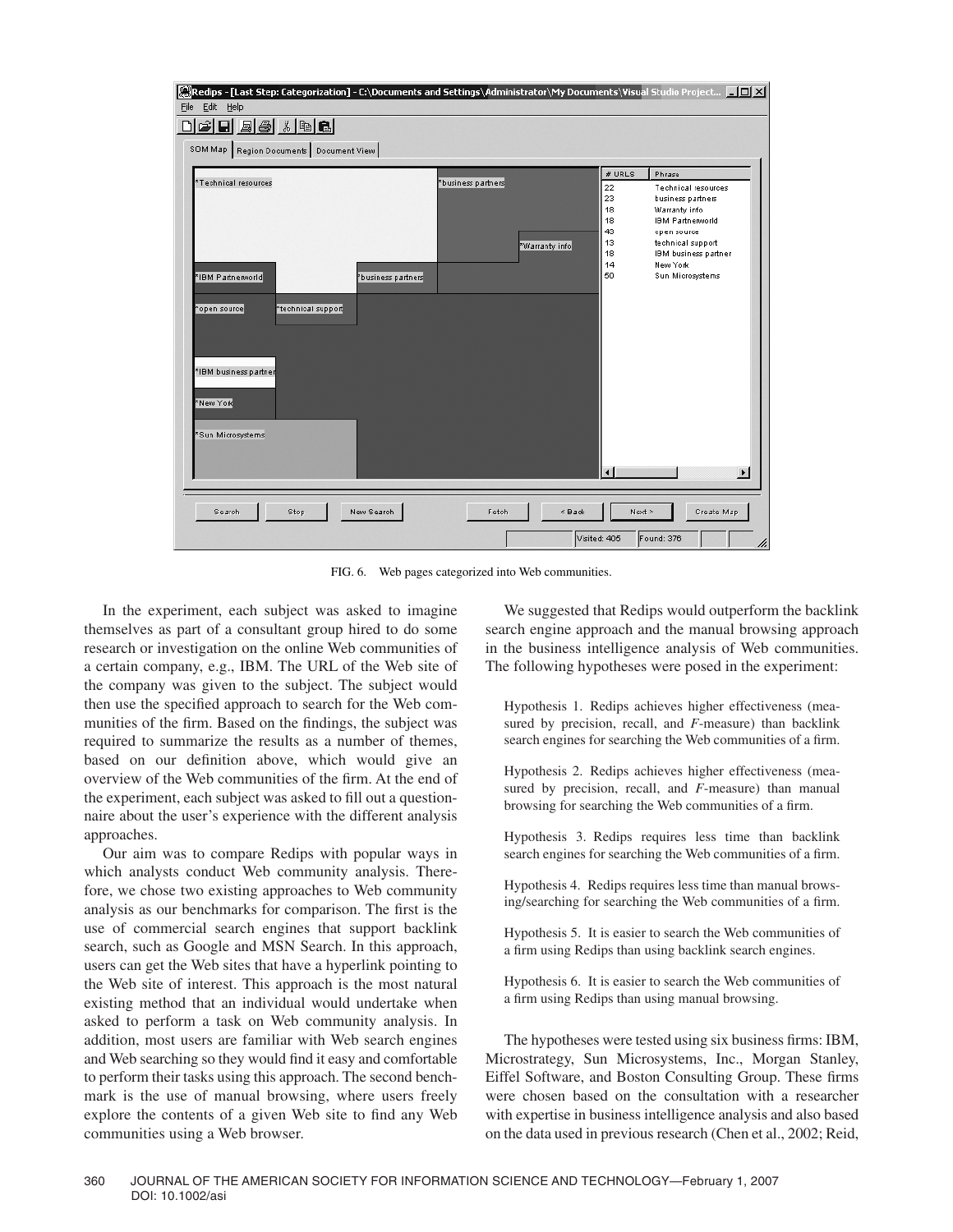2003). To minimize the selection effects on the experiment results, the firms were selected as diversified as possible, ranging from an information technology (IT) firm like IBM to a consulting firm like Boston Consulting Group.

Two pilot studies were conducted for us to refine the experimental tasks and experiment design. During the real experiment, 30 subjects, mostly third-year students from the School of Business at the University of Hong Kong, were invited to participate; each subject was required to search and analyze the Web communities of three out of the six firms using the three different analysis approaches. The three analysis approaches are summarized as follows:

- 1. Redips: The subject would use all the search and analysis capabilities in Redips to perform the task.
- 2. Backlink search engines: The subject would choose to use one or more of the three search engines given (Google, Altavista, and MSN Search) and would be free to use all the search and analysis capabilities in these search engines to perform the task.
- 3. Manual browsing: The subject would use the Internet Explorer as the Web browser and would start browsing from the Web site of the firm and follow any links on the site to perform the task.

Rotation was applied such that the order of analysis approaches and business firms tested would not bias the experimental results. A graduate student majoring in library and information management and a business school graduate majoring in information systems were invited as the expert judges for this experiment. The judges were given the definition of themes in our evaluation. Each judge then identified and browsed the Web sites of the Web communities of each firm using a combination of the three approaches, and individually summarized the results into a number of themes. The themes from the two judges were then combined into a single set. These themes formed the basis for evaluation and measurement of performance, which is discussed below.

## *Performance Measure*

The experiment examined both quantitative and qualitative data. Our primary interests for quantitative data were in the performance and efficiency of the analysis approaches. Performance was evaluated by theme-based precision, recall, and *F*-measure (Chen et al., 2001), whereas efficiency was measured by the analysis time of the subjects. Qualitative data were drawn from user search logs and questionnaires results.

Precision rate was the proportion of identified themes that were actually relevant. Recall rate was the proportion of relevant themes retrieved. Precision rate (*P*) and recall rate (*R*) were calculated using the following formulas, respectively:

- $P =$  <u>number of correct themes indentified</u> by the subject number of all themes identified by the subject
- $R = \frac{\text{number of correct themes indenified by the subject}}{R}$ number of correct themes identified by expert judges

A tradeoff between precision and recall forms an inverse relationship between precision and recall. A combination of precision and recall in one measure is hence useful in the evaluation. The *F*-measure (Van Rijsbergen, 1979) is one widely used measure that serves this purpose. The *F*-measure was calculated and computed in the following formula.

$$
F\text{-}measure = \frac{(b^2 + 1)PR}{b^2 P + R},
$$

where *b* is the weighting between recall and precision. Our experiment used  $b = 1$ , the most popular value used signifying that recall and precision are equally weighted in the*F*-measure.

Analysis time was recorded as the total duration spent on search and analysis, including both the response time of the system and subjects' browsing and analysis time. The time the subjects took to write their answers on the answer sheet was included in the analysis time as well.

The experimenter also recorded user search logs for observations of user behaviors as well as the user's thinkaloud disclosure during the experiments. After the experiment, each subject was asked to fill in a questionnaire, which was designed to evaluate and compare the usability of the three analysis approaches.

## **Experiment Results and Analysis**

## *Performance*

The quantitative results on theme-based precision, recall, and *F*-measure of the three approaches are shown in Table 1. Paired *t* tests were also conducted to investigate whether any statistically significant differences were found among the three approaches. The *t* tests results are summarized in Table 2.

#### TABLE 1. Experiment results.

|              |       | Redips   |       | Backlink search<br>engines | Manual<br>browsing |          |
|--------------|-------|----------|-------|----------------------------|--------------------|----------|
|              | M     | Variance | M     | Variance                   | M                  | Variance |
| Precision    | 0.598 | 0.057    | 0.468 | 0.095                      | 0.422              | 0.050    |
| Recall       | 0.390 | 0.025    | 0.237 | 0.018                      | 0.262              | 0.016    |
| $F$ -measure | 0.465 | 0.032    | 0.294 | 0.024                      | 0.311              | 0.021    |

TABLE 2. *p-*Values of pairwise *t*-tests on effectiveness.

|              | Redips          | Redips                            | Backlink search |
|--------------|-----------------|-----------------------------------|-----------------|
|              | VS.             | VS.                               | engines         |
|              | backlink search | manual                            | VS.             |
|              | engines         | browsing                          | manual browsing |
| Precision    | 0.1080          | $0.0044**$                        | 0.4560          |
| Recall       | $0.0005***$     | $0.0008\ensuremath{^{**}}\xspace$ | 0.4460          |
| $F$ -measure | $0.0008***$     | $0.0004**$                        | 0.6410          |

\*\*The difference is significant at the 1% level.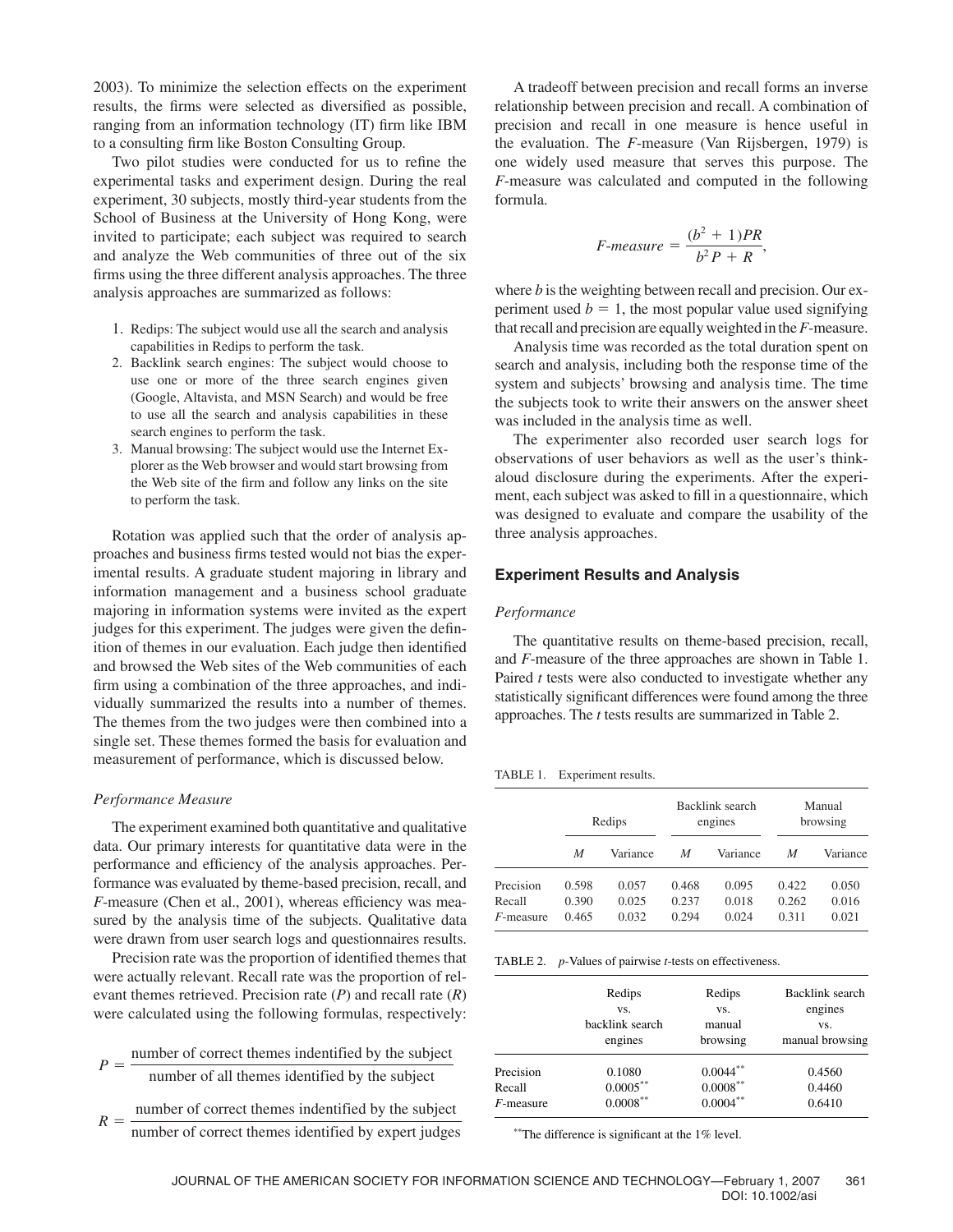According to Table 1, the precision (0.598), recall (0.390), and *F*-measure (0.465) of Redips were all better than that of the backlink search engines approach. The *t*-test values showed that Redips performed significantly better than the backlink search engines approach in recall  $(p < .001)$  and *F*-measure ( $p < .001$ ), whereas the difference in precision is not significant ( $p = 0.108$ ). From the statistical results Hypothesis 1 was supported in general.

In testing Hypothesis 2, we found that Redips also performed well compared with the manual browsing approach. The mean precision, recall, and *F*-measure of Redips were all significantly statistically higher than that of manual browsing  $(p = .0044, .0008, \text{ and } .0004, \text{ respectively}).$ Hypothesis 2 was supported. In other words, the experimental results supported that Redips demonstrated significantly better effectiveness than both the backlink search engines approach and the manual browsing approach in searching and analyzing the Web communities of a firm.

There are several reasons why Redips excelled in precision, recall, and the *F*-measure. First, Redips has the ability of meta-searching and provides additional features that help improve the quality of the search results. As described earlier, meta-backlink searching can leverage the capabilities of multiple backlink search engines and provide a simple, uniform user interface for users to perform searches more effectively. This greatly improved the precision and recall of the retrieved Web communities. Redips also allowed subjects to enter one or more keywords to be included in the returned Web pages to extract the backlinks that are more relevant. This feature helped increase the quality of the result set of Web pages, generating themes that were more related to the Web communities. The filtering feature was also useful in filtering Web pages that no longer exist or Web links on the same Web domain. This feature also served to increase the precision of the resulting Web pages. These additional features differentiated Redips from the other two approaches in which these features were not available.

Second, clustering techniques like Arizona noun phraser and SOM helped users narrow down the search scope and focus on the Web communities of interest. When viewing the analysis results from the noun phraser and the SOM, subjects could click on any Web communities to discover a subset of Web documents that focus on the Web communities of interest. This helped the subject to decide if the Web communities were of interest to the firm and improved search precision.

Third, the interactive user interface of Redips made it possible for the subjects to focus on the Web communities of interest. The SOM technique used in Redips played an important role: SOM was a summary to group the incoming Web links into the Web communities. The results helped the subject to focus on the most frequent topics in the backlinks that form the Web communities of the firm.

Finally, the two other methods suffered several shortcomings. By manually browsing the Web, the subjects could only browse the content that could be directly linked from the firms' Web site. This set of sites could be focused on internal links within the site or favorable sites such as the firm's partners. However, the sites of other groups such as the media, pressure groups, or customers would not be directly accessible and could be easily overlooked by the subjects. For subjects using backlink search engines, we suggest that they did not perform as well as Redips because they often could only rely on one search engine at a time. We observed that most of them only used one backlink search engine in their tasks, rather than using multiple search engines. In addition, as the search engines did not provide any analysis on the search results, the subjects had to categorize the search results manually. These factors have limited the quality of their search performance.

## *Efficiency*

Another focused aspect was the efficiency of the different approaches. It was measured by the search and analysis time of the subjects. The results are summarized in Table 3. Pairwise *t* tests were also performed and the results are shown in Table 4.

The mean analysis time of Redips was 204 seconds, which was higher than that of both the backlink search engines (168 seconds) and manual browsing approaches (128 seconds). The result is contrary to Hypotheses 3 and 4, in which we suggested that Repids would require shorter time than the other two approaches. The analysis time of the manual browsing approach was significantly shorter than that of Redips  $(p = .0017)$  and the backlink search engines approach  $(p = .0043)$ , but the difference between Redips and the backlink search engines approach was not significant ( $p = .0563$ ).

The hypotheses on efficiency were rejected due to the fact that Redips used a lot of time in fetching the full text of the URLs returned by the underlying backlink search engines and performing postretrieval filtering and analysis. The subjects as well had comments on the analysis time used and recommended improvements in the speed issues. However,

TABLE 3. Analysis time.

|                            | Redips |          | Backlink search<br>engines |          | Manual<br>browsing |          |
|----------------------------|--------|----------|----------------------------|----------|--------------------|----------|
|                            | M      | Variance | M                          | Variance | M                  | Variance |
| Analysis time<br>(seconds) | 204    | 17644    | 168                        | 6677     | 128                | 1860     |

TABLE 4. *p-*Values of pairwise *t*-tests on efficiency.

|               | Redips<br>VS.<br>backlink search<br>engines | Redips<br>VS.<br>manual browsing | Backlink search<br>engines<br>VS.<br>manual browsing |
|---------------|---------------------------------------------|----------------------------------|------------------------------------------------------|
| Analysis time | 0.0563                                      | $0.0017***$                      | $0.0043***$                                          |

\*\*The difference is significant at the 1% level.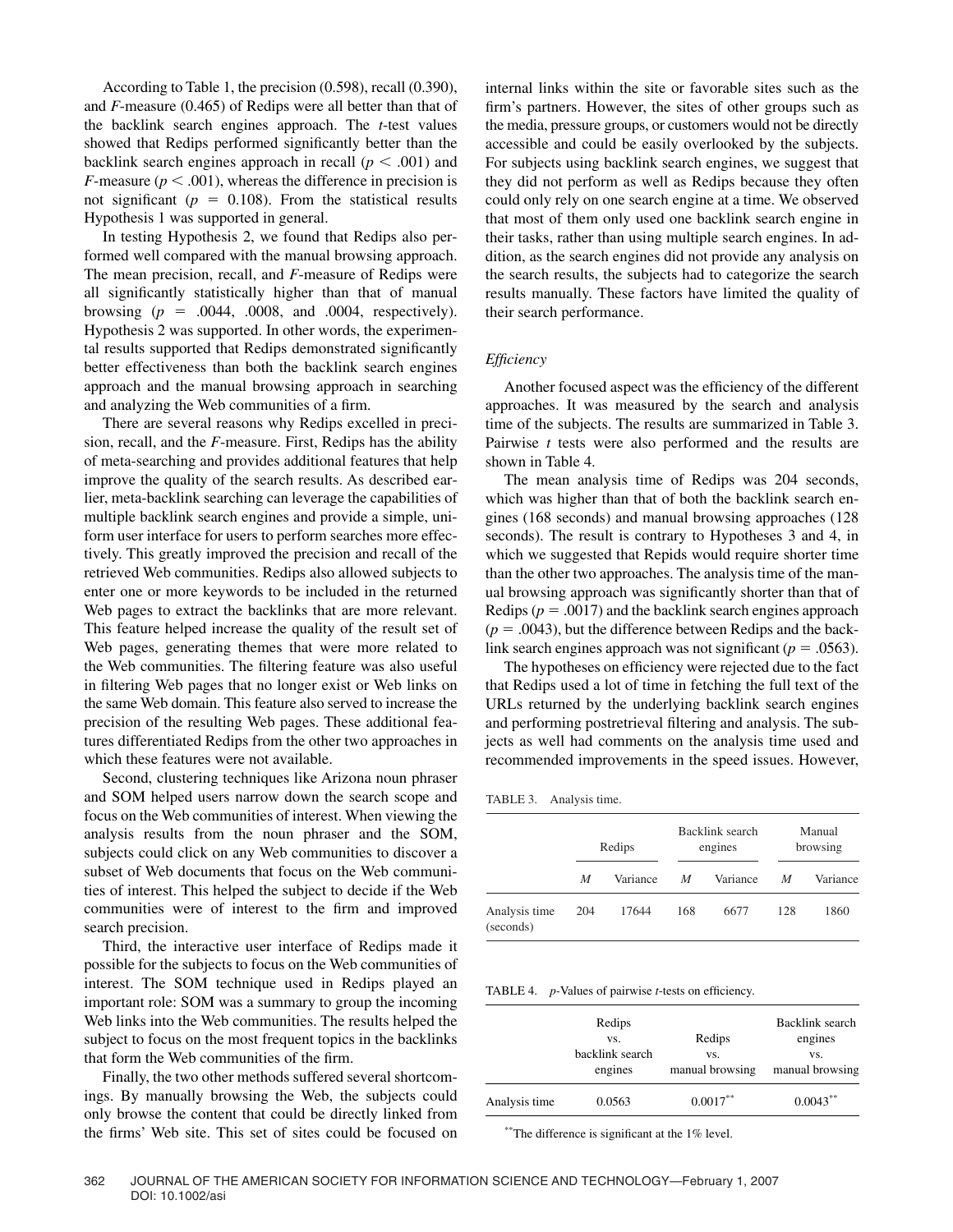we found that the most time was spent on the searching and actual fetching of the complete documents of Web pages. These documents made the advanced analysis like noun phrasing and SOM possible and subjects only need to browse the verified and summarized results instead of manually going through the whole process. The findings concur with the results in our previous analysis in which subjects were not able to save a lot of time when using a tool that fetched the full content of search results, but were able to obtain improved performance in search effectiveness (Chen et al., 2002).

## *Questionnaire Results*

The questionnaire was designed primarily to discover users' attitudes and subjective experience with the three analysis approaches. The questions were designed to evaluate and compare the analysis approaches on five dimensions: (a) user interface, (b) usefulness of the information retrieved in answering the analysis questions, (c) subjects' level of certainty about their answers, (d) user satisfaction of the analysis experience, and (e) the amount of knowledge obtained after the analysis.

The measurement scale used was a 5-point Likert scale, in which the numbers used to rank the objects also represent equal increments of the attribute being measured. The results of the questionnaire are summarized in Table 5 and *t*-test results are given in Table 6. The profile analysis of different

TABLE 5. Results from questionnaires.

|                       | Redips |          |      | Backlink search<br>engines |      | Manual<br>browsing |  |
|-----------------------|--------|----------|------|----------------------------|------|--------------------|--|
|                       | M      | Variance | M    | Variance                   | M    | Variance           |  |
| Ease of use           | 3.77   | 0.530    | 2.60 | 1.42                       | 3.20 | 1.06               |  |
| <b>Usefulness</b>     | 3.53   | 0.533    | 2.47 | 1.02                       | 3.43 | 1.22               |  |
| Certainty             | 3.47   | 0.602    | 2.17 | 1.11                       | 3.23 | 0.737              |  |
| Satisfaction          | 3.63   | 0.585    | 2.40 | 1.08                       | 3.10 | 0.714              |  |
| Knowledge<br>obtained | 2.97   | 1.14     | 2.40 | 1.08                       | 2.13 | 1.09               |  |

TABLE 6. *p-*Values of pairwise *t* tests on questionnaire results.

|                    | Redips          | Redips      | Backlink search |
|--------------------|-----------------|-------------|-----------------|
|                    | VS.             | VS.         | engine          |
|                    | backlink search | manual      | VS.             |
|                    | engine          | browsing    | manual browsing |
| Ease of use        | $< 0.0001$ **   | $0.0384*$   | 0.0505          |
| Usefulness         | $<0.0001**$     | 0.6690      | $0.0048**$      |
| Certainty          | $<0.0001**$     | 0.3050      | $0.0020**$      |
| Satisfaction       | $< 0.0001$ **   | $0.0332*$   | $0.0200*$       |
| Knowledge obtained | $0.0325*$       | $0.0052***$ | 0.3860          |

\* The difference is significant at the 5% level.

\*\*The difference is significant at the 1% level.



FIG. 7. Profile analysis of the three analysis approaches.

approaches was plotted using the mean ratings for each approach on each scale and is depicted in Figure 7.

The data confirmed that Redips scored higher in ease of use (3.77) than backlink search engines (2.60) and manual browsing (3.20). The differences between Redips and the two benchmark approaches were both statistically significant at the 1% level. Hypothesis 5 and Hypothesis 6 were confirmed, suggesting that it is easier to search Web communities of a firm using Redips than using only backlink search engines or manual browsing.

Not only did Redips score higher in ease of use, it also scored higher in all the four other dimensions: usefulness, certainty, satisfaction, and knowledge obtained. Most differences were statistically significant at the 1% or 5% level when compared with the other two approaches, with exceptions in usefulness and certainty when compared with manual browsing. The subjects generally ranked Redips as the best approach among the three.

The user interface and visualization feature of Redips were the dominant themes in the verbal analysis and questionnaire comments analysis. The subjects were especially interested in the SOM and noted that it is "helpful for searching the Web communities" of the firm. One subject stated, "SOM map is a very impressive searching analyzer." Another subject further suggested it would be even more useful if multilevel clustering was incorporated into the SOM in the tool. On the other hand, we also found that not all subjects were confident in using these advanced analysis tools. One subject said, "I'm paranoid about the program hiding information that I might actually find useful."

#### *Limitations*

One of the limitations of this research lies in the identification of themes that describe the Web sites of the Web communities of each firm. In our research, we invited two expert judges for the experiment and they were asked to identify the themes using the three methods being evaluated. However, one should note that Redips was the only method that provided textual analysis (like noun phrasing) to generate themes. In the other two methods, the judges had to utilize their own knowledge to generate themes. The reason that Redips performed better in the experiment may be solely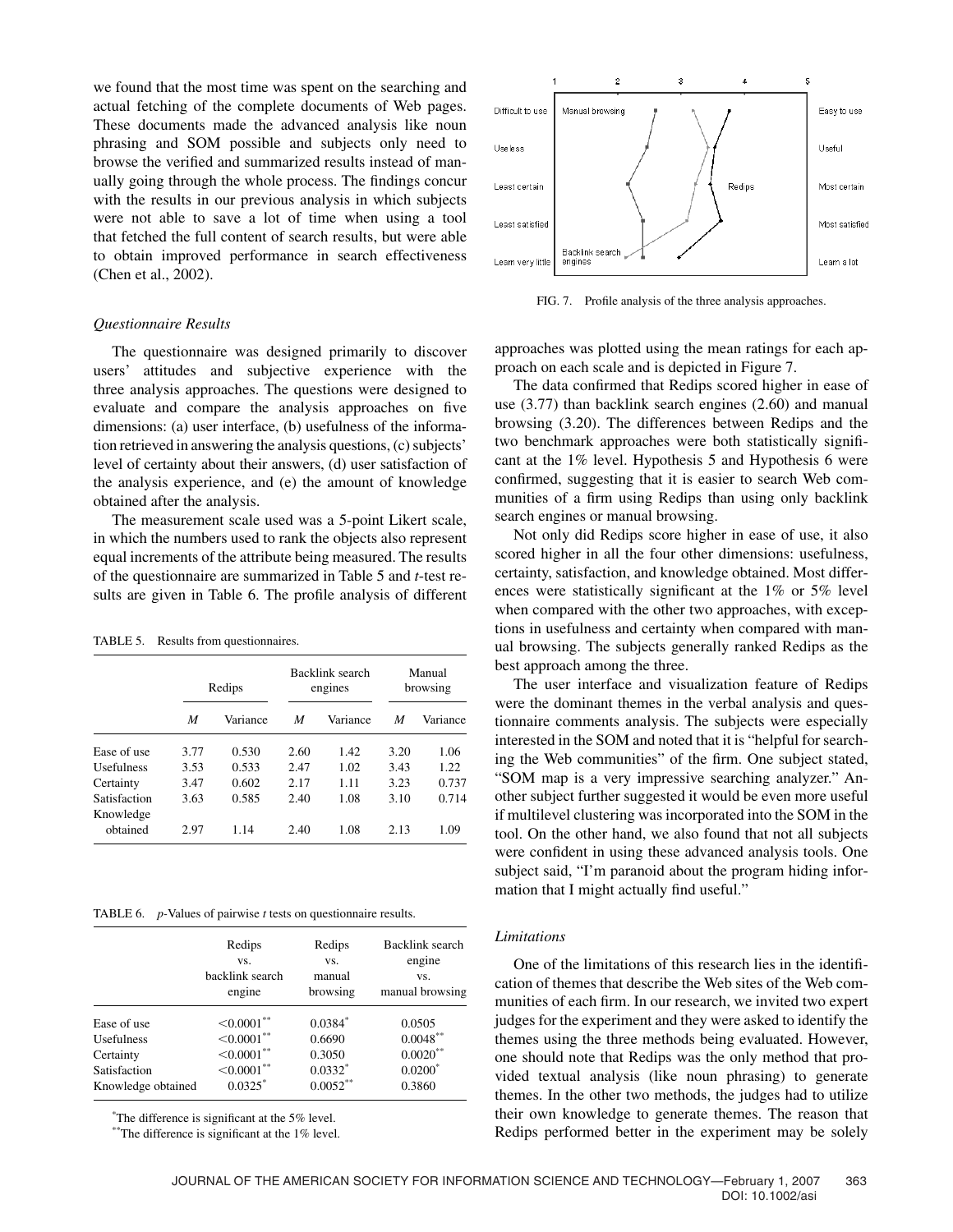due to such ability rather than the meta-searching component. Consequently, one should note that our analysis could be largely dependent on the experiment condition and the performance of the two judges.

## **Conclusions and Future Directions**

Seeing a demand for a tool for strategic business intelligence application in Web community analysis, we designed a new tool called *Redips* that aimed to help analysts to work more efficiently. An experiment was conducted to evaluate the performance of the new tool and the experimental results were encouraging. We found that Redips achieved a higher precision, recall, and *F*-measure in searching and analyzing Web communities than general backlink search engines and manual browsing. Our results also showed that subjects found it easier to search the Web communities of a firm using Redips rather than the other two benchmark approaches.

We expect that Redips would be useful in the business intelligence analysis process. Redips can help analysts perform a comprehensive analysis of the environment and find information about the external environment of the firm on the Internet. Our study shows that Redips can use backlink search and analysis techniques to identify Web communities, which are difficult to obtain using traditional analysis methods. With additional knowledge about the environment of organizations and the firm's Web communities like suppliers, customers, competitors, regulators, and pressure groups, analysts can better formulate a firm's strategic planning process, which can, in turn, create added value for the firm.

One of the future research areas would be to study how Redips would perform when applied in real business situations. We are currently planning to conduct a case study with business managers and analysts to investigate in detail how this tool could be used in their business intelligence analysis process and whether other applications are possible. We also plan to enhance the analysis and filtering capabilities of the tool. For example, it may be possible to incorporate advanced link analysis techniques like PageRank or HITS into Redips. Furthermore, we also plan to perform keyword-based filtering by submitting a query that combines links and keywords to the search engines, instead of downloading the actual documents to the local client computers. Such analysis and filtering may further improve the efficiency of the tool in the analysis process.

#### **Acknowledgments**

The Redips project has been supported in part by the following grants: HKU Seed Funding for Basic Research, "Searching the World Wide Web Backwards for Business Intelligence Analysis," 10206086 (PI: M. Chau), January 2005–December 2006; HKU Seed Funding for Basic Research, "Using Content and Link Analysis in Developing Domain-specific Web Search Engines: A Machine Learning Approach," 10205294 (PI: M. Chau), February 2004–July 2005; NSF Digital Library Initiative-2, "High-performance Digital Library Systems: From Information Retrieval to Knowledge Management," IIS-9817473 (PI: H. Chen), April 1999–March 2002.

We would also like to thank the domain experts and the participants for their help in our experiment.

#### **References**

- Anick, P.G., & Vaithyanathan, S. (1997). Exploiting clustering and phrases for context-based information retrieval. In the Proceedings of the 20th Annual International ACM SIGIR conference on research and development. New York: ACM.
- Brill, E. (1993). A corpus-based approach to language learning. Unpublished doctoral dissertation, University of Pennsylvania, Philadelphia.
- Brin, S., & Page, L. (1998, May). The anatomy of a large-scale hypertextual web search engine. Paper presented at the 7th International World Wide Web Conference, Brisbane, Australia.
- Chakrabarti, S., van den Berg, M., & Dom. B. (1999). Focused crawling: A new approach to topic-specific Web resource discovery. In Proceedings of the Eighth International World Wide Web Conference, Toronto, Canada. Elsevier.
- Chau, M., Zeng, M., & Chen, H. (2001). Personalized spiders for Web search and analysis. In Proceedings of the First ACM/IEEE-CS Joint Conference on Digital Libraries (JCDL'01) (pp. 79–87). New York: ACM.
- Chau, M., Zeng, D., Chen, H., Huang, M., & Hendriawan, D. (2003). Design and evaluation of a multi-agent collaborative Web mining system. Decision Support Systems, 35(1), 167–183.
- Chau, M., & Chen, H. (2003). Comparison of three vertical search spiders. IEEE Computer, 36(5), 56–62.
- Chen, H., Chau, M., & Zeng, D. (2002). CI Spider: A tool for competitive intelligence on the web. Decision Support Systems, 34(1), 1–17.
- Chen, H., Fan, H., Chau, M., & Zeng, D. (2001). MetaSpider: Metasearching and categorization on the web. Journal of American Society for Information Science & Technology, 52, 1134–1147.
- Chen, H., Fan, H., Chau, M., & Zeng, D. (2003). Testing a cancer meta spider. International Journal of Human–Computer Studies, 59, 755–776.
- Chen, H., Schufels, C., & Orwig, R. (1996). Internet categorization and search: A self-organizing approach. Journal of Visual Communication and Image Representation, 7, 88–102.
- Chung, W., Chen, H., & Nunamaker, J.F. (2003, January). Business intelligence explorer: A knowledge map framework for discovering business intelligence on the web. Paper presented at the 36th Annual Hawaii International Conference on System Sciences (HICSS-36), Big Island, Hawaii.
- Chung, W., Chen, H., & Nunamaker, J.F. (2005). A visual knowledge map framework for the discovery of business intelligence on the web. Journal of Management Information Systems, 21(4), 57–84.
- Fayyad, U., Piatetsky-Shapiro, G., & Smyth, P. (1996). From data mining to knowledge discovery: An overview. In U. Fayyad, G. Piatetsky-Shapiro, P. Smyth, & R. Uthurusamy (Eds.), Advances in knowledge discovery and data mining (pp. 1–36). Cambridge, MA: MIT Press.
- Feldman, R., & Dagan, I. (1995). Knowledge discovery in textual databases (KDT). In Proceedings of the First International Conference on Knowledge Discovery and Data Mining (KDD-95) (pp. 112–117). Menlo Park, CA: AAAI.
- Gilad, B., & Gilad, T. (1988). The business intelligence system. New York: AMACOM.
- Google. (2004). Google Web APIs—Home. Retrieved January 13, 2005, from http://www.google.com/apis/
- Google. (2005). Google web search features. Retrieved January 6, 2005, from http://www.google.com/help/features.html
- Han, J., & Kamber, M. (2001). Data mining: Concepts and techniques. San Francisco: Morgan Kaufmann.
- Hearst, M.A. (1997, July). Text data mining: Issues, techniques, and the relationship to information access. Paper presented at the UW/MS Workshop on Data Mining, Berkeley, CA.